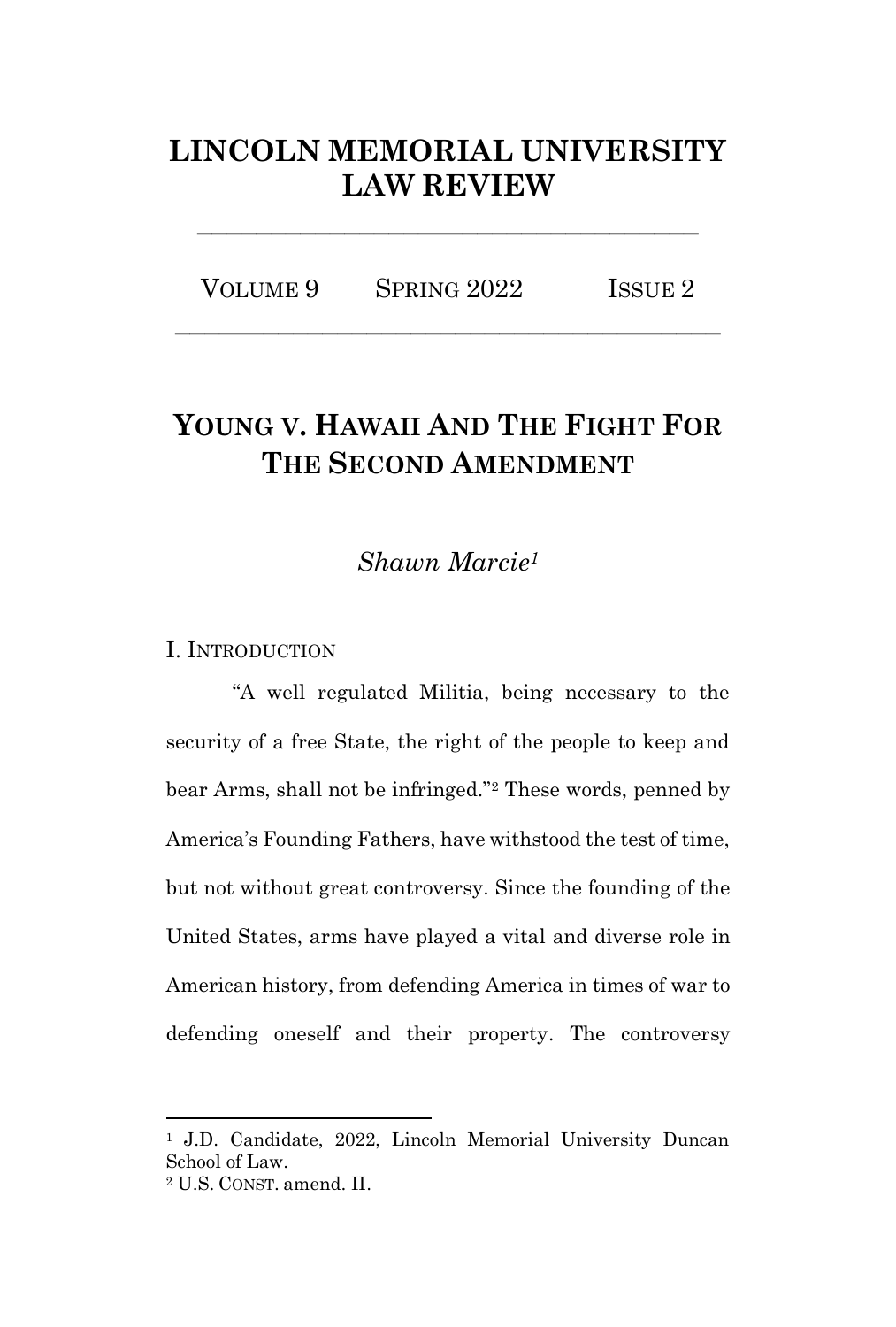surrounding the Second Amendment often lies in how far the right to bear arms extends. Do American citizens have the right to carry arms in public? If so, can those arms be concealed, open, or both? This paper will specifically focus on open carry, which was at issue in *Young v. Hawaii.* This debated topic will be answered by analyzing the reasoning from the Ninth Circuit decision in *Young*. Additionally, this paper will analyze the history of the Second Amendment and will suggest that one police chief should not have the unilateral power to determine whether a citizen has the right to carry a firearm, as decided in *Young*. The Supreme Court should grant certiorari in *Young*, reverse the Ninth Circuit, and find that every mentally competent, law-abiding, adult American citizen has a Second Amendment right to openly carry a firearm.

#### II. BACKGROUND:

A. FACTS:

*Young* involved a Hawai'i resident by the name of George Young who wished to carry a firearm in public. <sup>3</sup> This desire led Young to apply for a firearm carry license twice,

<sup>3</sup> Young v. Hawaii, 992 F.3d 765, 773 (9th Cir. 2021) (en banc).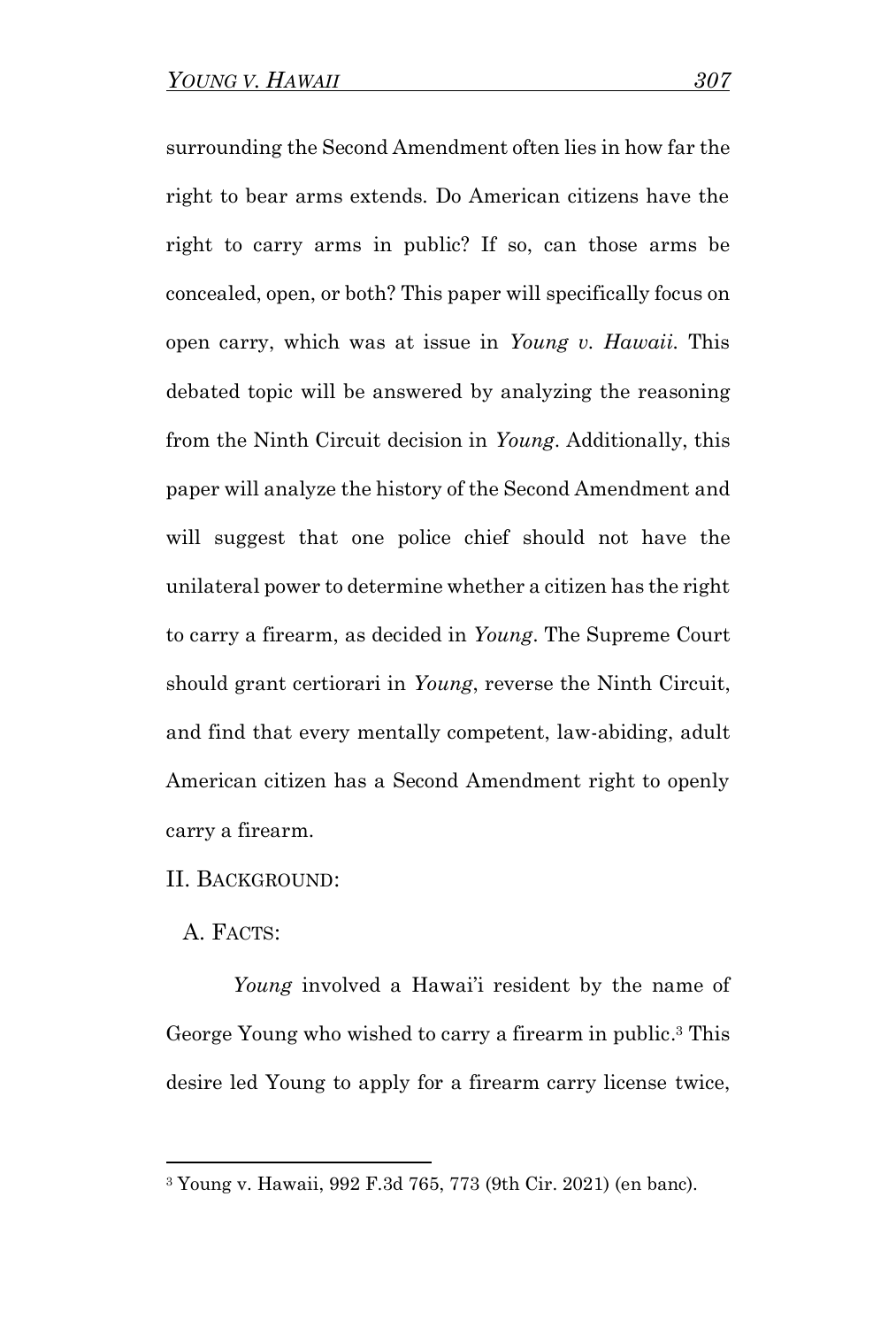with both applications being based on the general need "for personal security, selfpreservation and defense, and protection of personal family members and property." 4 However, the Chief of Police in Hawai'i County denied both applications, citing Young had "neither shown an exceptional case or demonstrated urgency."<sup>5</sup> The Chief of Police is granted authority to make such a decision under Hawai'i Revised Statutes section 134-9.<sup>6</sup>

Hawai'i Revised Statutes section 134-9 states that "[i]n an exceptional case, when an applicant shows reason to fear injury to the applicant's person or property, the chief of police. . . may grant a license. . . to carry a pistol or revolver and ammunition therefor concealed on the person."<sup>7</sup> The statute also gives the chief of police the authority to grant a license for unconcealed carry upon a finding that the "urgency or need has been sufficiently indicated."<sup>8</sup> Under this statute, the chief of police has sole discretion in determining whether the citizen is deemed to have

<sup>4</sup> *Id.* at 777.

<sup>5</sup> *Id.* 

<sup>6</sup> *Id.* 

<sup>7</sup> HAWAI'I REV. STAT. ANN. § 134-9 (LexisNexis 2021).

<sup>8</sup> *Id.*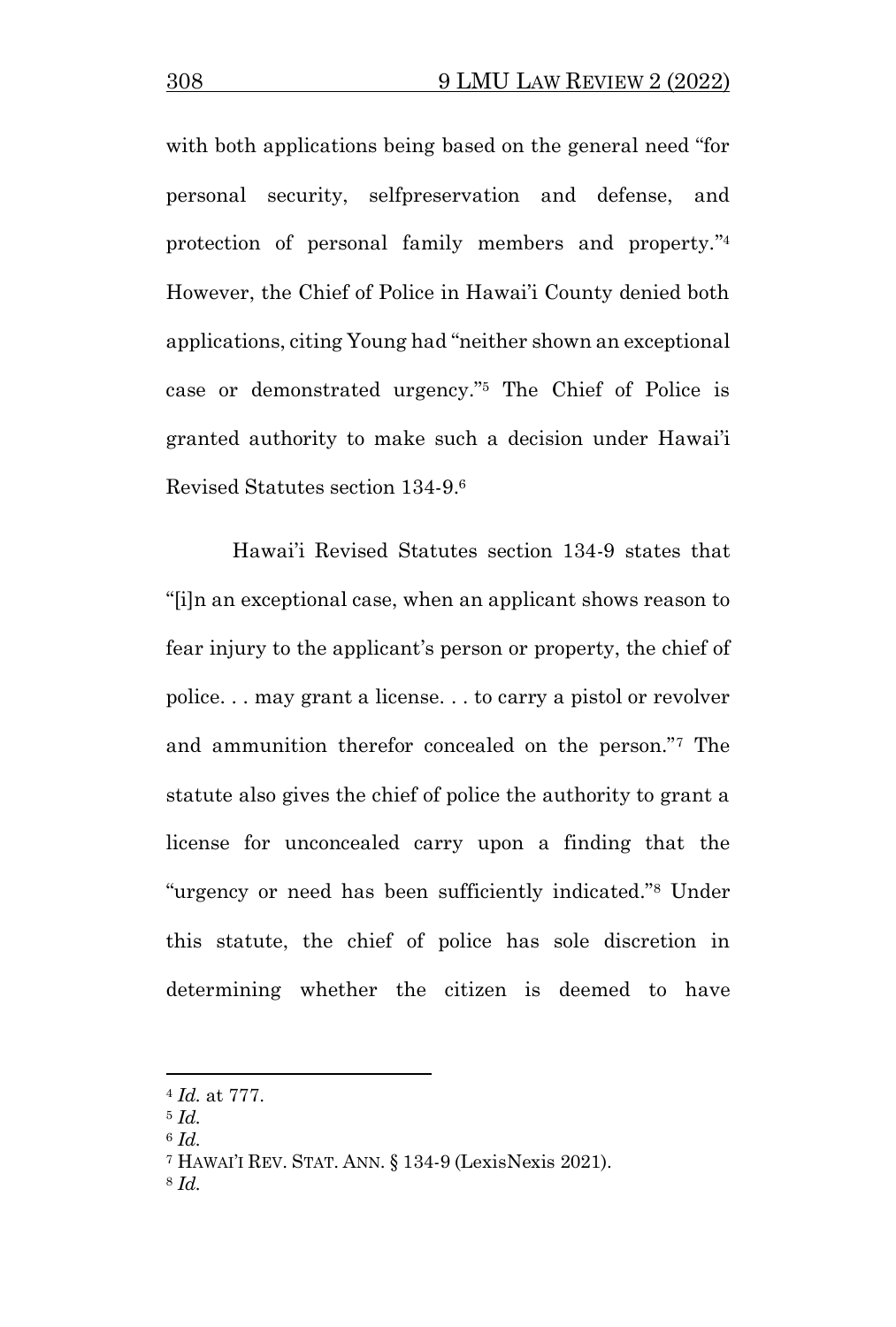"sufficiently indicated" an "exceptional case."<sup>9</sup> Without the grant of this license, a citizen in Hawai'i is severely restricted in the carry and discharge of a firearm. Moreover, this statute acts as a narrow exception to Hawai'i's Place to Keep statutes, which require gun owners to keep firearms "at their 'place of business, residence, or sojourn'" and may only use a firearm while engaging in hunting or target shooting.<sup>10</sup>

B. PROCEDURAL HISTORY:

The denial of a carry license by the Chief of Police and subsequent restrictive gun statutes prompted Young to sue, alleging an infringement upon his right to carry a firearm guaranteed by the Second Amendment to the United States Constitution.<sup>11</sup> Upon hearing the case, the United States District Court for the District of Hawai'i granted Hawai'i's motion to dismiss, holding Hawai'i Revised Statute section 134-9 to be a constitutionally protected restriction upon Young's Second Amendment rights.<sup>12</sup> More specifically, the District Court found "[t]he weight of authority in the Ninth Circuit, other Circuits, and state courts favors the position that the Second Amendment right articulated by the Supreme Court in [*District of Columbia v.*] *Heller* and *McDonald* [*v. City of Chicago*] establishes only a narrow individual right to keep an operable handgun at home for self-defense."<sup>13</sup>

<sup>9</sup> *Id.* 

<sup>10</sup> Young v. Hawaii, 896 F.3d 1044, 1048 (9th Cir. 2018) (quoting HAWAI'I REV. STAT. ANN. § 134-23-25 (LexisNexis 2021)).

<sup>11</sup> Young, 896 F.3d at 1048.

<sup>12</sup> Young v. Hawaii, 911 F. Supp. 2d 972 (D. Haw. 2012).

<sup>13</sup> *Id.* at 987.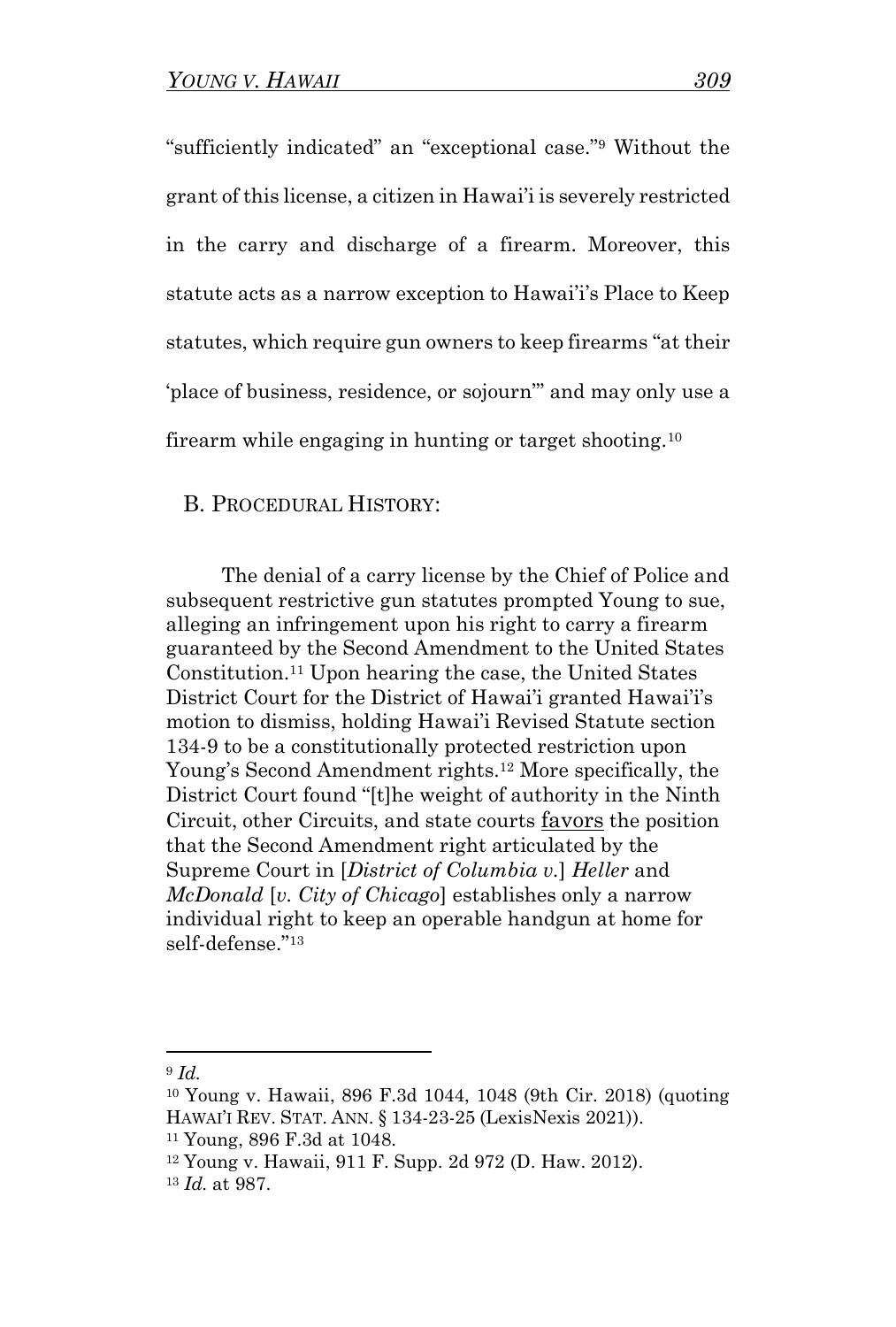Following the district court's ruling, the case was appealed to the Ninth Circuit which first conducted a threejudge-panel hearing on the issue before the full Ninth Circuit heard the case *en banc*. The divided panel reversed the district court opinion, holding that the Second Amendment protects a citizens' right to openly carry a firearm in public for self defense.<sup>14</sup> The panel focused on two key issues. First, it determined that while Old English law placed "reasonable restrictions" on the public carry of firearms, and in some cases, even banned the right to open carry, those restrictions do not affect, or determine, whether an American citizen has the right to open carry under the Second Amendment.<sup>15</sup> Second, it was determined that the usage of the word "bear" in the Second Amendment protects a citizens' right to openly carry a firearm "outside the home" for self defense.<sup>16</sup> This reasoning led the panel to conclude that Hawai'i Revised Statutes section 134-9 places an unconstitutional restriction upon Young's Second Amendment right to openly carry a firearm in public for self defense.<sup>17</sup>

<sup>14</sup> Young, 896 F.3d at 1074.

<sup>15</sup> *Id.* at 1067.

<sup>16</sup> *Id.* at 1069.

<sup>17</sup> *Id.* at 1074.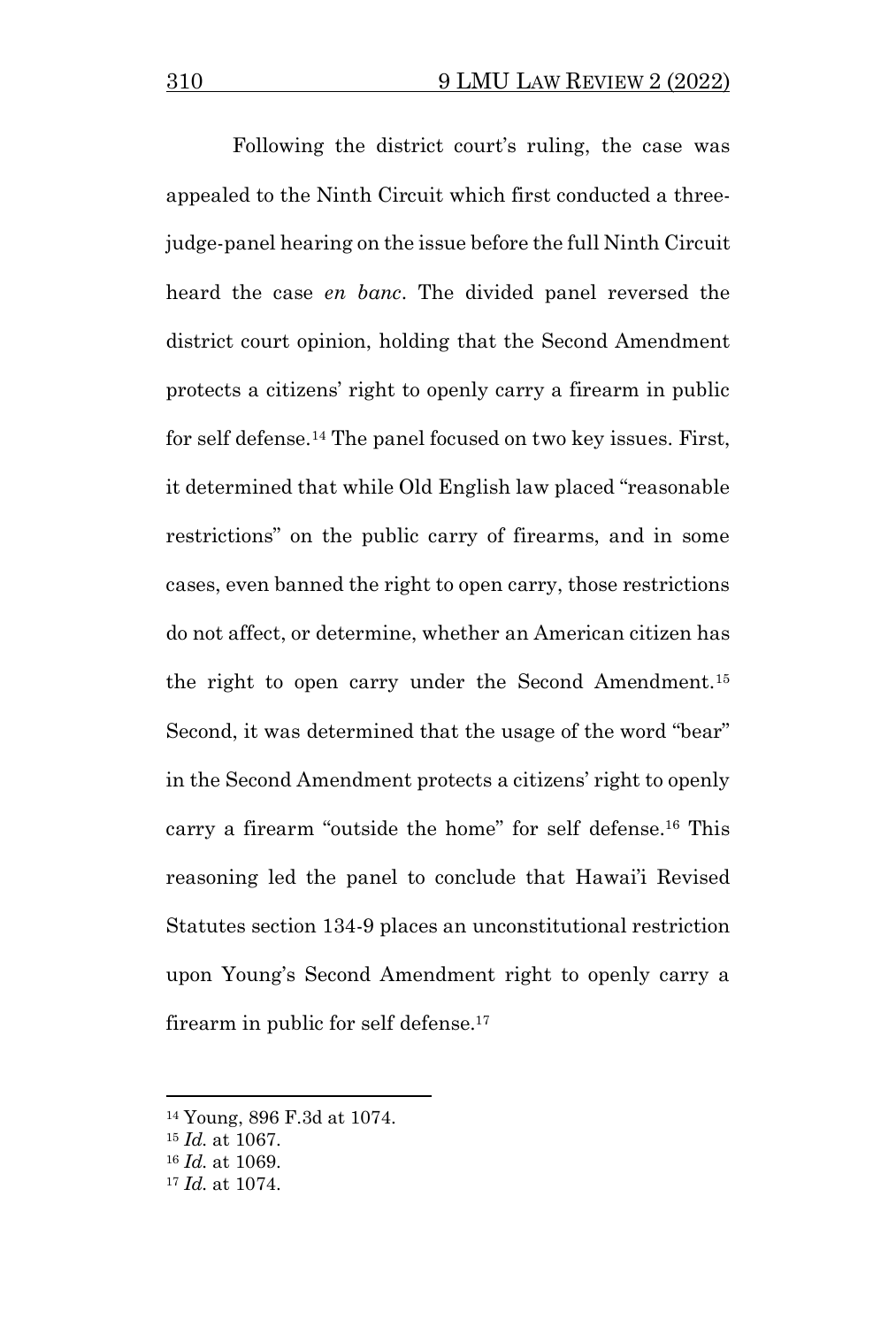After the full Ninth Circuit heard the case, they reversed the panel's decision and reinstated the judgment of the district court in favor of Hawai'i. In reaching this conclusion, the Ninth Circuit presented a lengthy analysis that included various questionable interpretations of the Second Amendment,<sup>18</sup> the history of the Second Amendment, and even rationalized that the Court was "not inclined to review twentieth-century developments in detail[.]"<sup>19</sup> The Ninth Circuit also presented an interesting argument by contending that since the states have the right to defend and maintain the "public square[,]" then states also have the right to restrict or even ban citizens from carrying weapons in public for self defense.<sup>20</sup> Because of this flawed analysis, the Supreme Court should grant certiorari and reverse the

<sup>18</sup> Young v. Hawaii, 992 F.3d 765 (9th Cir. 2021) (en banc). The Ninth Circuit presented the unprecedented holding that, outside of the home, there is no right to carry a firearm in any other place. *Id.* at 829. Additionally, the Ninth Circuit's flawed historical analysis led to the misguided conclusion that evidence of historical regulations means they can completely ban the public carry of firearms. *Id.* at 821. Finally, the Ninth Circuit reached a similar, regulations equal ban, conclusion due to the language used in *District of Columbia v. Heller*. *Id.* at 781-83. That language suggested the Second Amendment was most closely related to the home and that the Second Amendment doesn't guarantee unlimited rights, therefore, the Ninth Circuit believed that they had the right to ban the public carry of weapons. *Id.*  <sup>19</sup> *Id.* at 811.

<sup>20</sup> *Id.* at 814-18.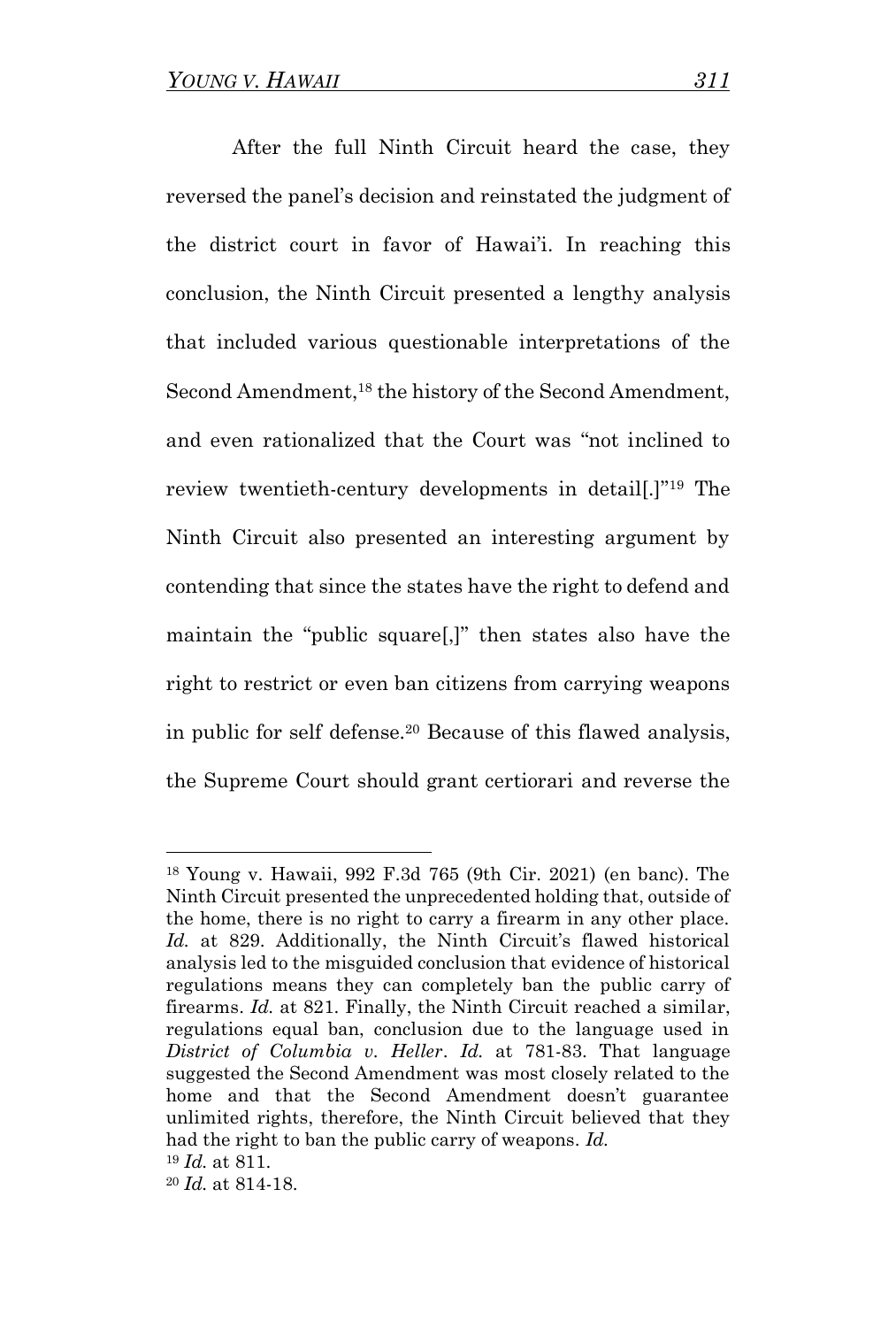Ninth Circuit, establishing a constitutional right for lawabiding, mentally competent, adult American citizens to openly carry a firearm.

- III. HAWAI'I'S CARRY LICENSE LAWS VIOLATE A HAWAI'I CITIZEN'S SECOND AMENDMENT RIGHT TO THE UNCONCEALED CARRY OF A FIREARM BY GRANTING THE POLICE CHIEF THE UNILATERAL POWER TO DETERMINE WHETHER A CITIZEN HAS SHOWN A SUFFICIENT NEED FOR A CARRY LICENSE.
	- A. MAY-ISSUE CARRY LAWS:

The type of gun law implemented by Hawai'i is considered a "may-issue" law and is currently implemented in nine states: California, Connecticut, Delaware, Hawai'i, Maryland, Massachusetts, New Jersey, New York, and Rhode Island.<sup>21</sup> May-issue laws are restrictive to individual citizens by providing respective state governments with complete discretion of whether to grant a carry permit to a citizen of that jurisdiction. <sup>22</sup> These laws, which also exist in Hawai'i, are typically "used to deny the issuance of

<sup>21</sup> *May Issue*, USCCA, https://www.usconcealedcarry.com/ resources/terminology/types-of-concealed-carry-licensure permitting-policies/may-issue/ (last visited Oct. 6, 2021). <sup>22</sup> *Gun Laws*, NRA-ILA INSTITUTE FOR LEGISLATIVE ACTION, https://www.nraila.org/gun-laws/ (last visited Oct. 6 2021).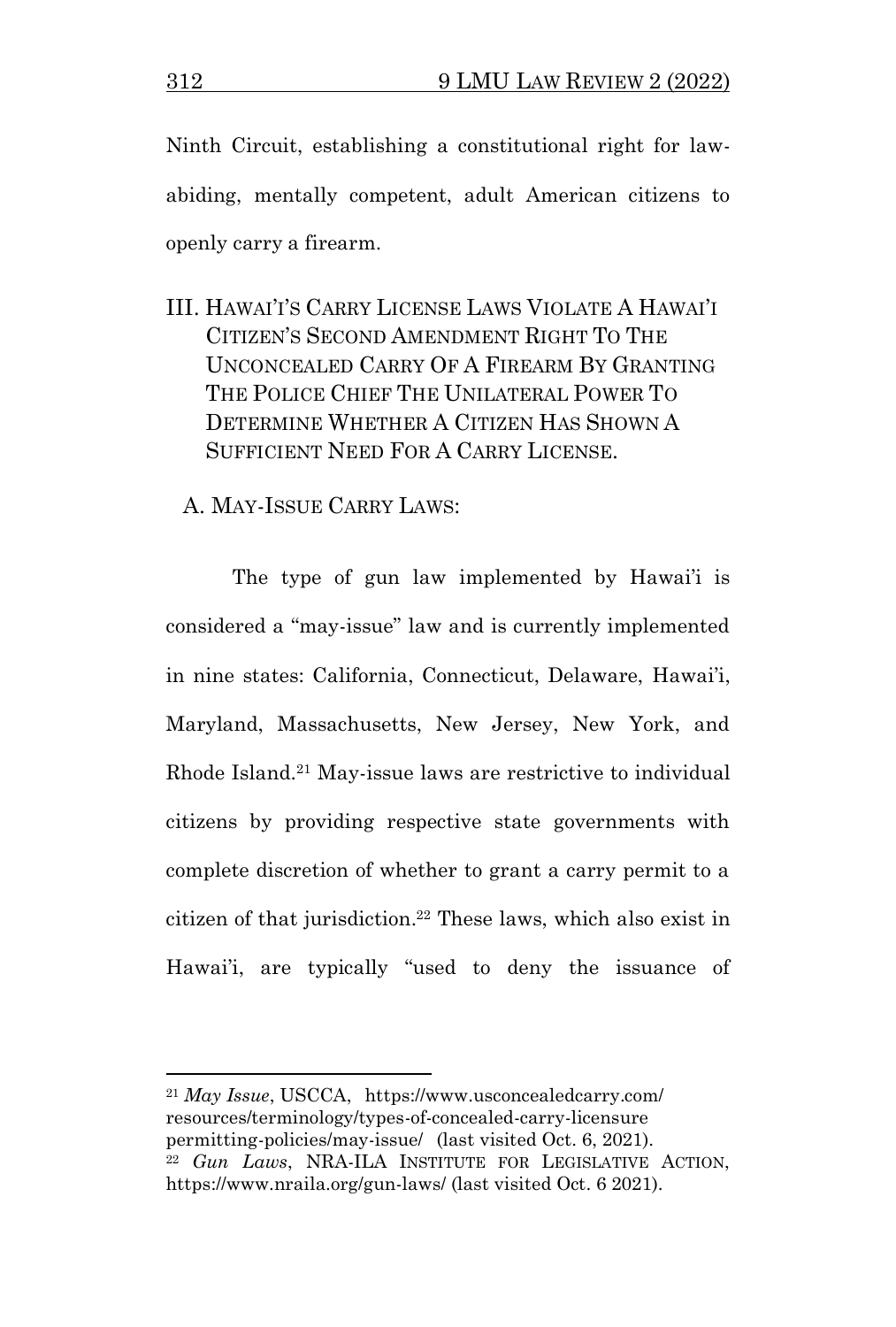permits."<sup>23</sup> The immensely restrictive nature of "may-issue" gun laws are an infringement upon the Second Amendment rights of the citizens of those respective states, and it is no different for the citizens of Hawai'i.

### B. HAWAI'I'S CARRY STATUTE GRANTS THE POLICE CHIEF TOO MUCH POWER, WITH NO GUIDANCE.

Under Hawai'i Revised Statutes section 134-9, the chief of police may grant "a license to carry" an unconcealed firearm "where the urgency or the need has been sufficiently indicated."<sup>24</sup> This gives the police chief the unilateral authority to determine whether a citizen should be considered to have shown an "exceptional circumstance" and therefore, can lawfully carry a weapon unconcealed. While it is reasonable that the local police force should have a say in who gets to carry a weapon within their jurisdiction to prevent felons, incompetent, or under-age individuals from possessing a firearm, the key issue is that the statute does not make clear the circumstances surrounding when a license to carry should be granted or denied.

<sup>24</sup> HAWAI'I REV. STAT. ANN. § 134-9 (LexisNexis 2021).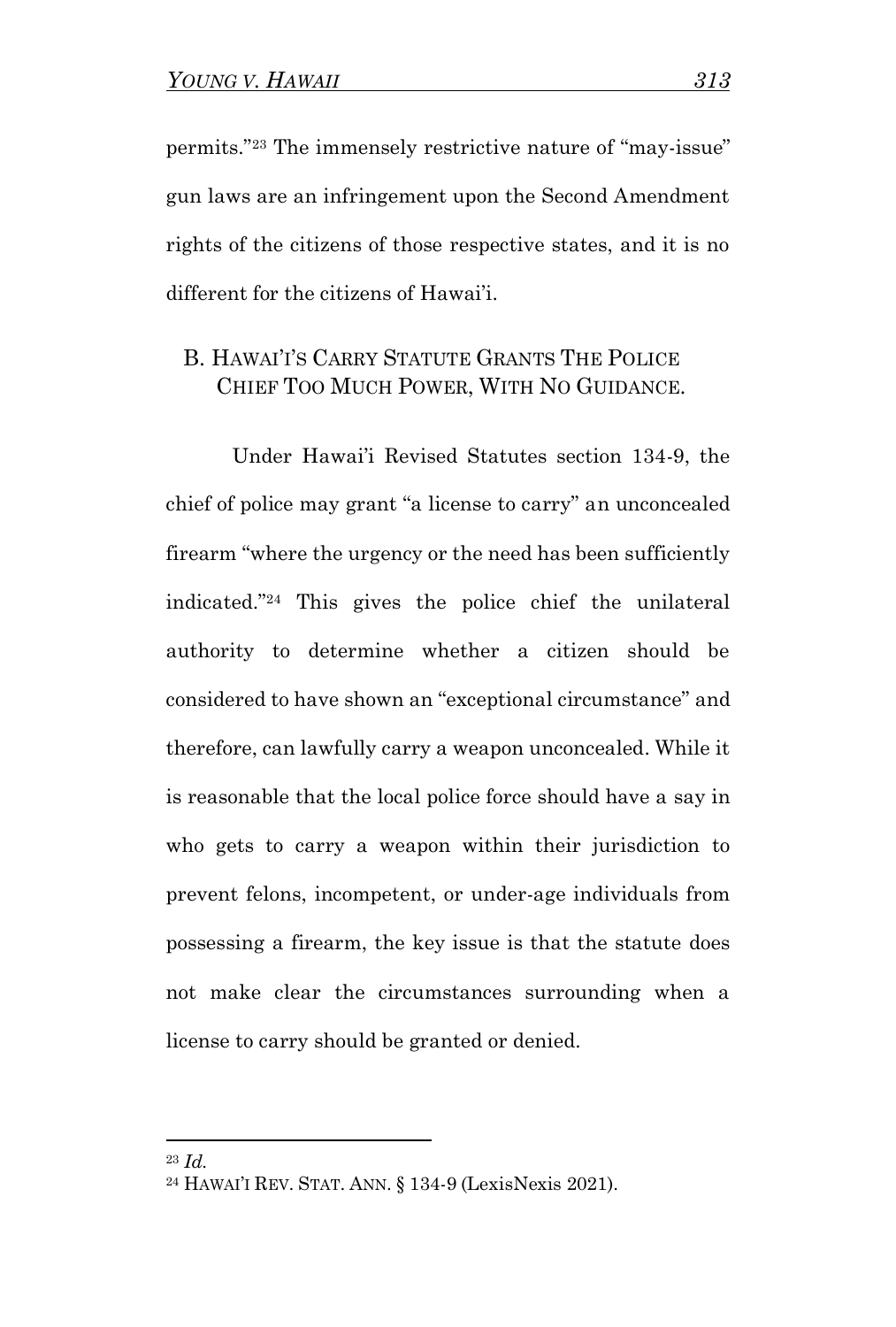The language of this statute, on its face, is vague and leaves up to debate what is urgent and what must occur for the urgency to be "sufficiently indicated."<sup>25</sup> None of these keywords, which determine whether an individual is allowed to exercise their Second Amendment rights, are defined within the statute itself. The only certainty provided by the statute is that the chief of police "shall perform an inquiry on an applicant" to determine if they "appear to be a suitable person to be so licensed."<sup>26</sup> While the statute directs the police chief to use the National Instant Criminal Background Check System and to check the Immigration and Customs Enforcement databases, these directives are not sufficient to overcome the lack of guidance and subjective language used in the remainder of the statute.

There are several examples of vague and subjective language in the statute that open the door to inconsistent and unlawful restrictions on a Hawai'i citizen's constitutional right to carry a weapon. First, under the statute, an applicant must be of "good moral character."<sup>27</sup>

<sup>25</sup> *Id.*

<sup>27</sup> *Id.*

<sup>26</sup> *Id.*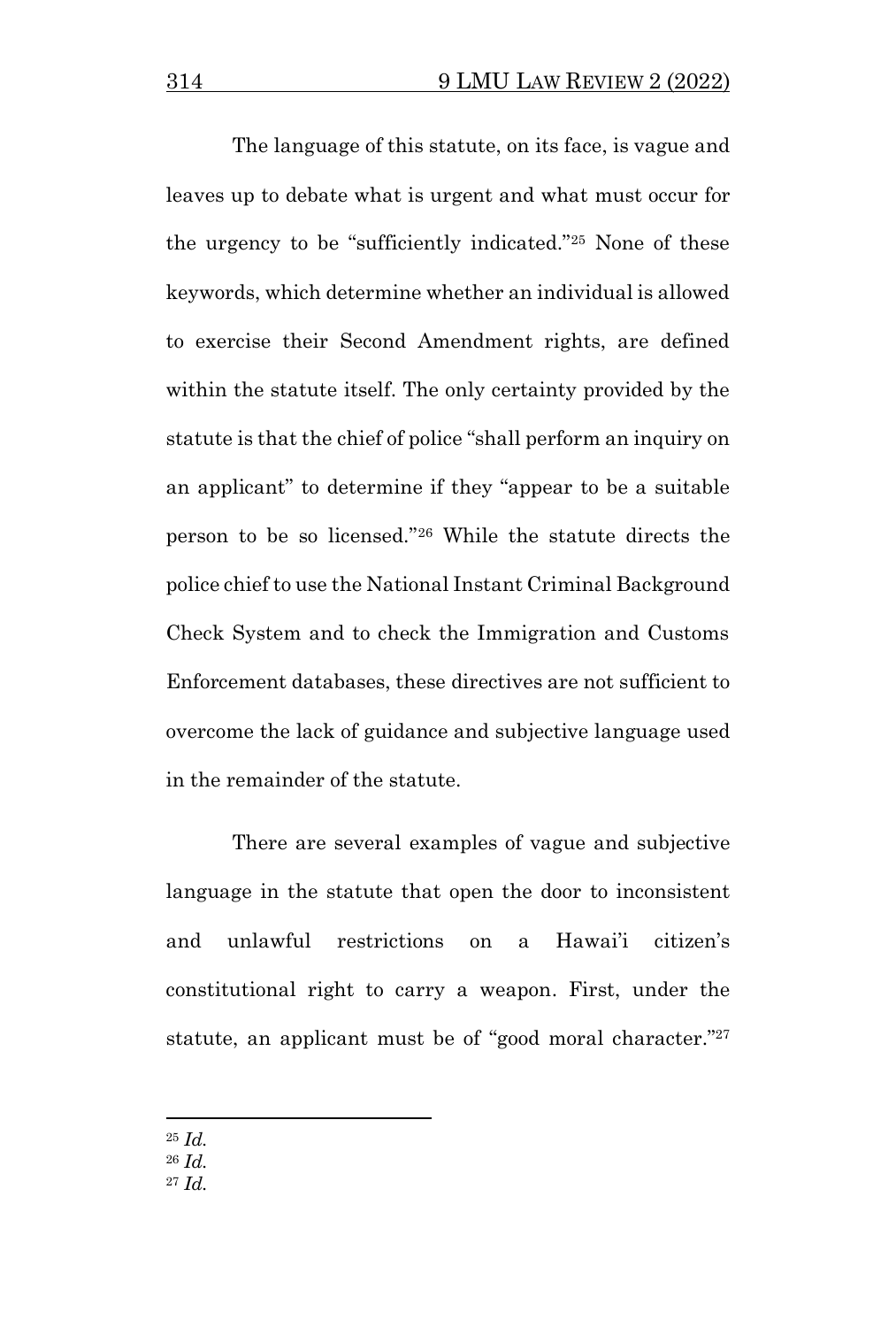This language raises the question of what is moral. While there are some universal rules regarding what is moral, such as the inherently wrongful act of murder, many moral viewpoints are subjective and vary from individual to individual.<sup>28</sup> Due to the subjectivity that morality presents, a Hawai'i citizen's right to carry a firearm will not be based on constitutional principles, but rather the subjective moral beliefs held by the police chief. Not only is this an inconsistent standard to rest such a vital and historical principle upon, but also an unconstitutional one.

Other examples of vagueness in Hawai'i's statute include how an individual should "appear to be a suitable person" and "not appear to be mentally deranged."<sup>29</sup> Much like the morality issue presented above, what one individual considers to be suitable may be entirely different from how another individual sees suitability being obtained. This language, again, will lead to a subjective and unilateral decision on behalf of the chief of police.

<sup>28</sup> *See* Wendy Boring-Bray, *What is Objective Morality & What Can It Teach Us?*, BETTERHELP,

https://www.betterhelp.com/advice/morality/what-is-objectivemorality-what-can-it-teach-us/ (last visited Oct. 17, 2021). <sup>29</sup> HAWAI'I REV. STAT. ANN. § 134-9 (LexisNexis 2021).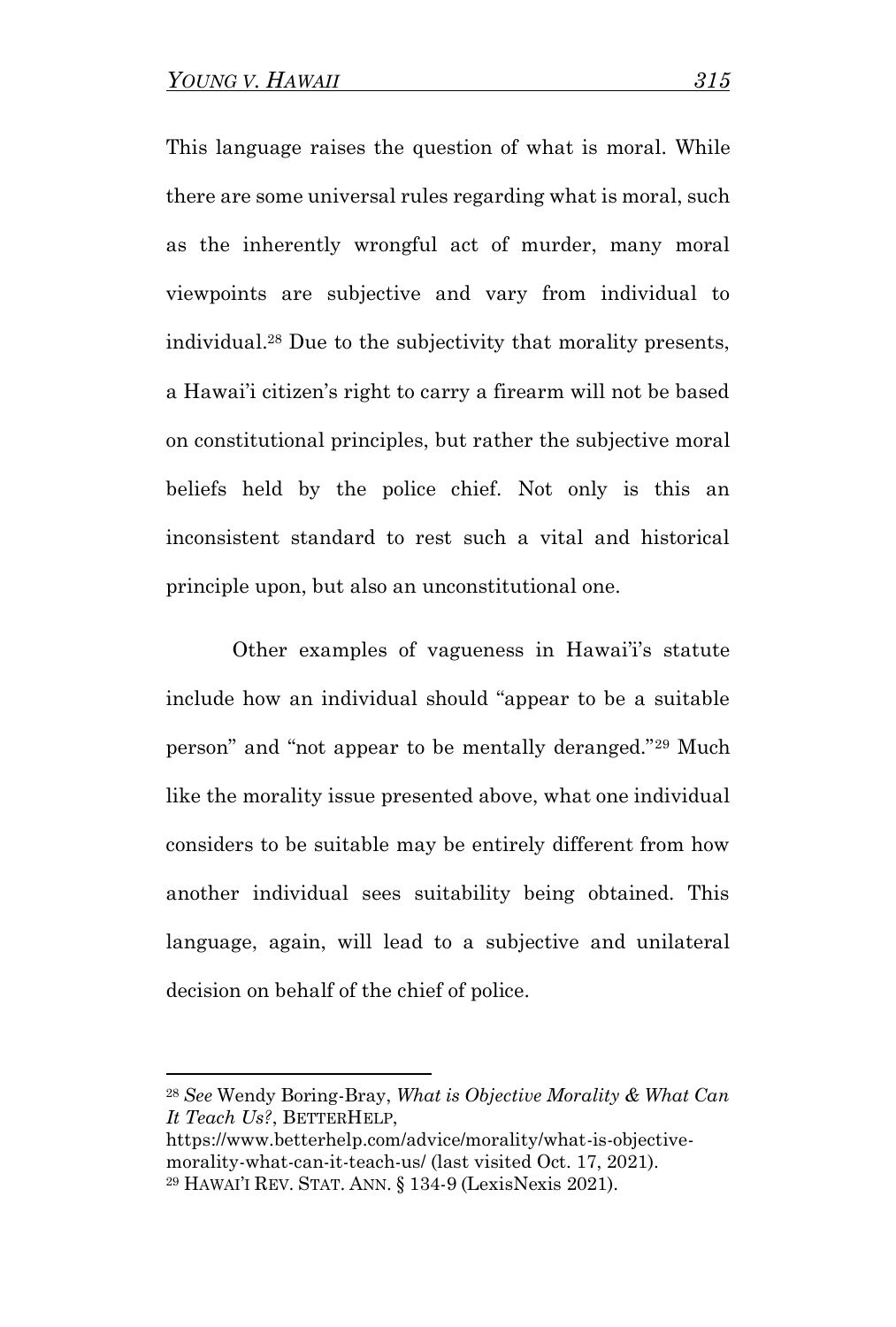Furthermore, what does it mean to not be mentally deranged? While the statute does reference Hawai'i Revised Statutes section 134-7, which provides some guidance as to what it means to be mentally deranged, <sup>30</sup> the section at issue still leaves open the opportunity for a police chief to deny a carry permit based upon their subjective beliefs. This is due to the conditional language that states "*or* not appear to be mentally deranged."<sup>31</sup> While the statute indicates that an applicant cannot "have been adjudged insane[,]" the usage of "or" signifies that mental derangement is not limited to the adjudication of one as being insane. <sup>32</sup> "Or" removes any requirement for a hearing of determination of insanity, but instead leaves this decision to the unilateral and subjective beliefs of the police chief who bears the burden of making the decision.

The language of the Hawai'i statute is not based on constitutional principles, but instead leaves the decision of whether to allow a citizen to exercise their right to bear arms in the hands of a police chief. The police chief has the

<sup>30</sup> HAWAI'I REV. STAT. ANN. § 134-7(C)(1)-(3) (LexisNexis 2021).

<sup>31</sup> HAWAI'I REV. STAT. ANN. § 134-9 (LexisNexis 2021) (emphasis added). <sup>32</sup> *Id.*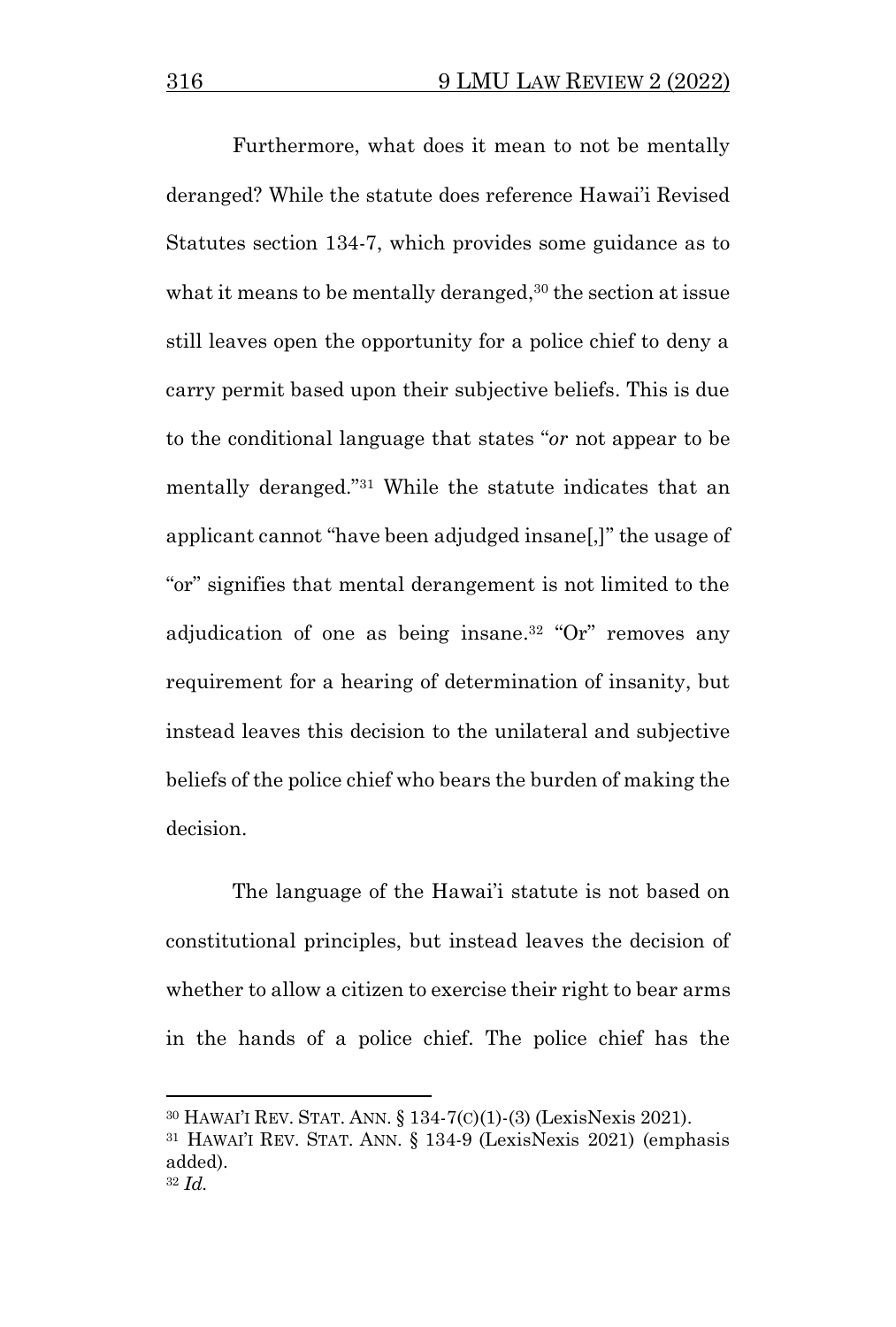unilateral power to make a subjective determination of whether an individual is considered suitable and their personal situation considered sufficient to allow for the unconcealed carrying of a weapon. This statutory format is unacceptable, but this pales in comparison to the overall unconstitutionality of the statute. More precisely, it seems as though the statute is purposely left open and vague as a means to 'lawfully' prohibit any Hawai'ian from being granted a license for the unconcealed carry of a firearm.

a. HAW. REV. STAT. § 134-9 IS WORDED SO EVERY HAWAI'I CITIZEN CAN AND POTENTIALLY WILL BE DENIED THE ISSUANCE OF AN UNCONCEALED FIREARM CARRY LICENSE.

The vague language of the statute severely infringes upon a Hawai'ian's right as an American citizen to carry a weapon because it allows police officers to deny any citizen the right to carry, whether it be open or concealed. As of December 31, 2016, there were zero active concealed carry permits in the entire state of Hawai'i. <sup>33</sup> Furthermore, in

<sup>33</sup> *Concealed Carry Statistics*, GUNS TO CARRY, https://www.gunstocarry.com/concealed-carry-statistics/#numbers (last visited Oct. 17, 2021).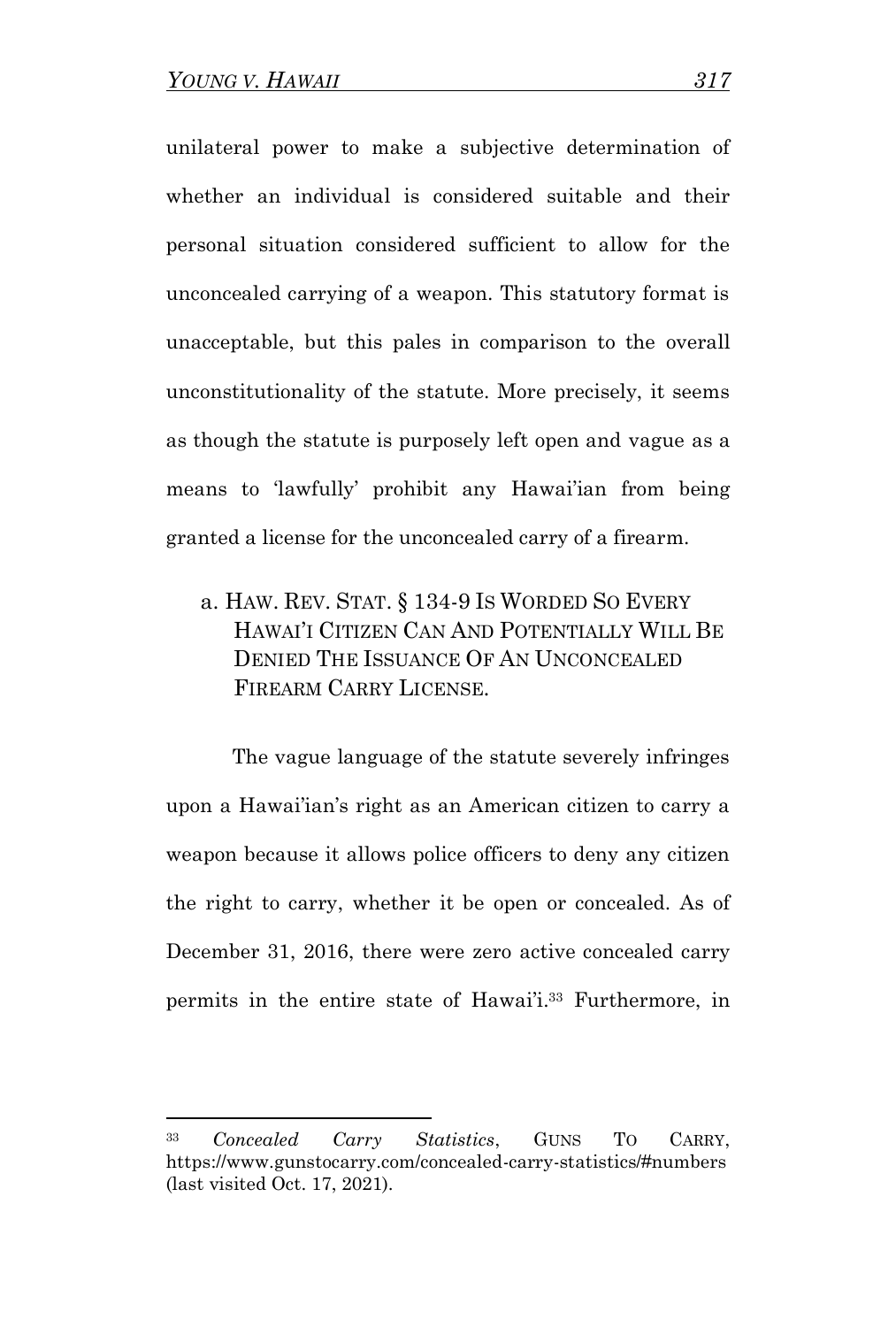2018, thirty-one private citizens applied for a carry license, <sup>34</sup> and nine private citizens applied in 2019.<sup>35</sup> All of the forty applications submitted were denied by the police chief of the county in which the respective applicant resides. <sup>36</sup> In fact, data provided by the Hawai'i Department of the Attorney General revealed that only the employees of private security firms were issued carry licenses, while no private citizen was issued a license. 37

Worse still, specifically for the citizens of the County of Hawai'i, Judge O'Scannlain's dissent exposes that the County of Hawai'i has yet to create a concealed carry application for private citizens.<sup>38</sup> Judge O'Scannlain describes how the 1997 regulations that implemented Hawai'i Revised Statutes section 134-9 created an application that was only open to private detectives and security guards.<sup>39</sup> Since adopting the 1997 regulations, the

<sup>34</sup> STATE OF HAW., DEP'T OF ATT'Y GEN., *Firearm Registrations in Hawai'i, 2018*, at 9 (May 2019).

<sup>35</sup> STATE OF HAW., DEP'T OF ATT'Y GEN., *Firearm Registrations in Hawai'i, 2019*, at 9 (Mar. 2020).

<sup>36</sup> *Firearm Registrations in Hawai'i, 2018*, *supra* note 34 at 9; *Id.* <sup>37</sup> *See supra* notes 34, 35.

<sup>38</sup> Young v. Hawaii, 992 F.3d 765, 856 (9th Cir. 2021) (en banc) (O'Scannlain, J. dissenting). <sup>39</sup> *Id.*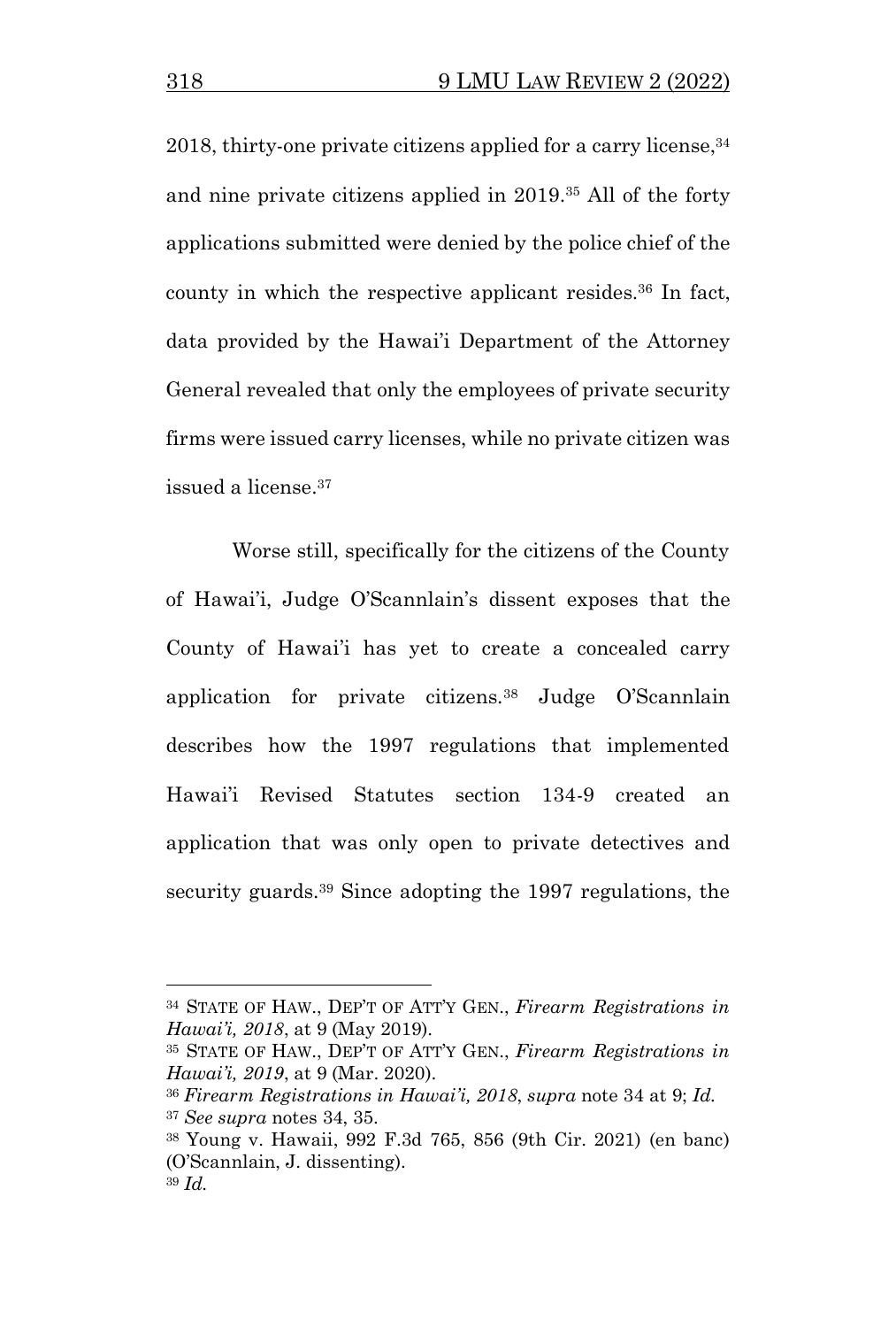County of Hawai'i has yet to even create "an application for private citizens."<sup>40</sup> This action and lack of action by the state of Hawai'i is an infringement upon the constitutional rights of the citizens of Hawai'i to open carry a firearm. Although the state of Hawai'i claims that the statute is "open to everyone" and is not limited by the type of job the individual holds,<sup>41</sup> the information above proves otherwise. Consistent statewide denial of applications submitted by private citizens, along with some counties' lack of application forms, indicates that the state of Hawai'i is purposely restricting the constitutional rights of their citizens.

b. UPON GRANT OF CERTIORARI, THE SUPREME COURT SHOULD ADDRESS THE ISSUES OF THE HAWAI'I STATUTE BEING VAGUE AND PLACING COMPLETE DISCRETION IN THE HANDS OF THE POLICE CHIEF BY REFERENCING FIRST AMENDMENT JURISPRUDENCE.

The Supreme Court once described First Amendment freedoms as "delicate and vulnerable, as well as supremely precious in our society."<sup>42</sup> The Supreme Court should view the Second Amendment equally as important as the First,

<sup>40</sup> *Id.*

<sup>41</sup> *Id.*

<sup>42</sup> NAACP v. Button, 371 U.S. 415, 433 (1963).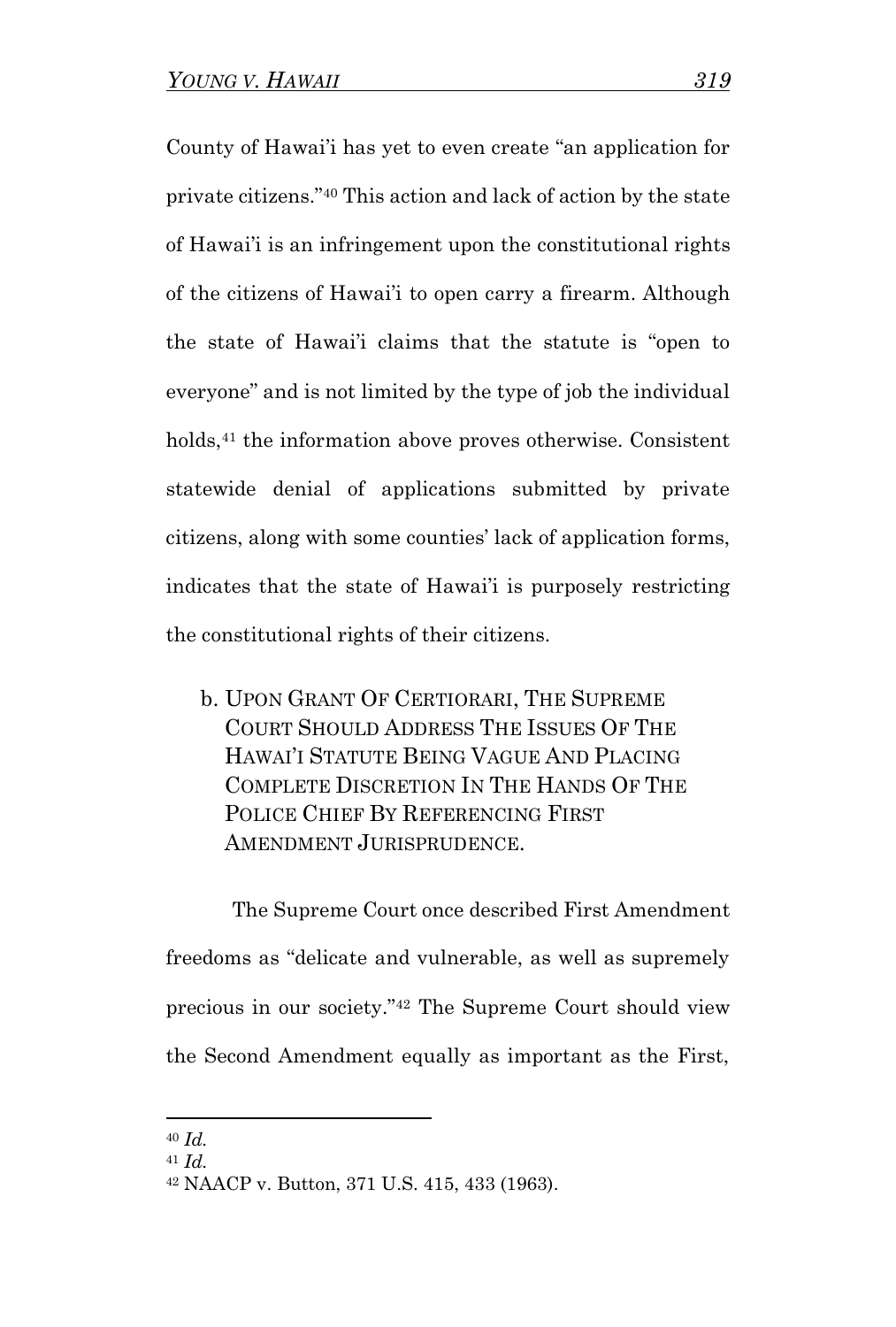and therefore apply similar standards as they have applied to First Amendment issues.

- i. THE DOCTRINES OF PRIOR RESTRAINT AND VOID FOR VAGUENESS SHOULD BE APPLIED TO THE SECOND AMENDMENT TO PREVENT THE POLICE CHIEF FROM BEING GRANTED UNILATERAL DISCRETION OVER WHO IS PERMITTED TO CARRY A FIREARM.
	- 1. PRIOR RESTRAINT:

Prior restraint is a form of government restriction on free speech through the usage of permits which are granted by the government prior to the speech occurring.<sup>43</sup> The Supreme Court has declared that "[a]ny system of prior restraints of expression comes to this Court bearing a heavy presumption against its constitutional validity."<sup>44</sup> Under this doctrine, clear standards must be provided to ensure the government, or other licensing authorities, are not left with the discretion to grant licenses as they see fit.<sup>45</sup>

An example of this is seen in *Forsyth County v. Nationalist Movement*, where the Supreme Court found a

<sup>43</sup> ERWIN CHEMERINSKY, CONSTITUTIONAL LAW 1291 (Wolter Kluwer, 5th ed. 2017).

<sup>44</sup> N.Y. Times v. United States, 403 U.S. 713, 714 (1971).

<sup>45</sup> CHEMERINSKY, *supra* note 43, at 1317.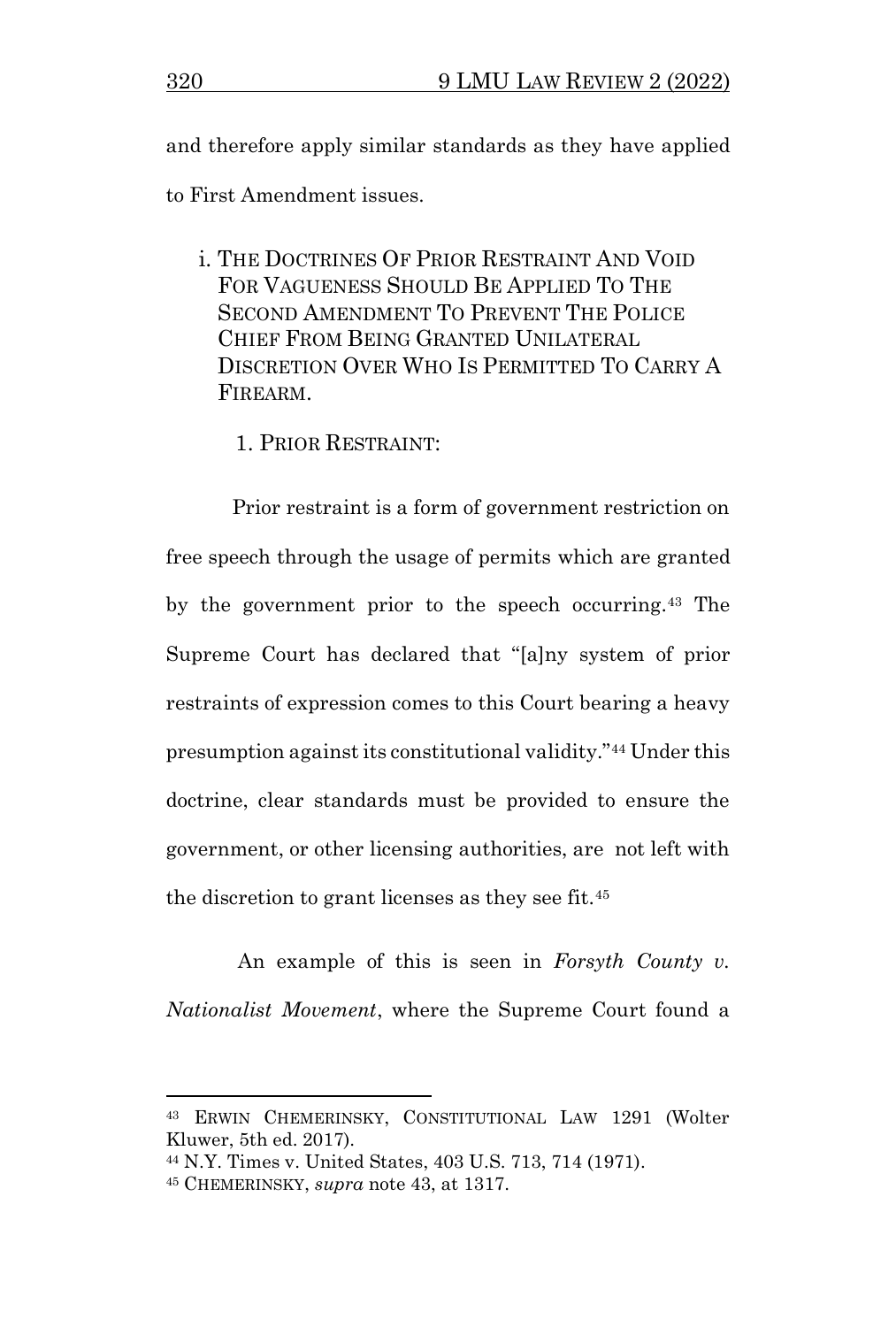permit requirement for parades or other demonstrations to be unconstitutional because of no "articulated standards" or "objective factors" that the licensing authorities must rely on in making a decision. <sup>46</sup> The Court concluded that the First Amendment does not allow for such "unbridled discretion" where the government can make "arbitrary" decisions based on their own subjective beliefs. <sup>47</sup> The Supreme Court should apply this same standard when addressing Second Amendment issues because it is also a supremely precious constitutional right. The Hawai'i statute, in this case, presents no objective factors for the police chief to follow, allowing the police chief to have unbridled discretion to grant carry permits based solely on their subjective beliefs and agenda. Like First Amendment jurisprudence, there should be a heavy presumption against the constitutionality of Second Amendment laws of this nature.

#### 2. VOID FOR VAGUENESS:

Another First Amendment principle that should also be applied to Second Amendment issues is the doctrine of

<sup>46</sup> Forsyth County v. Nationalist Movement, 505 U.S. 123, 133 (1992). <sup>47</sup> *Id.*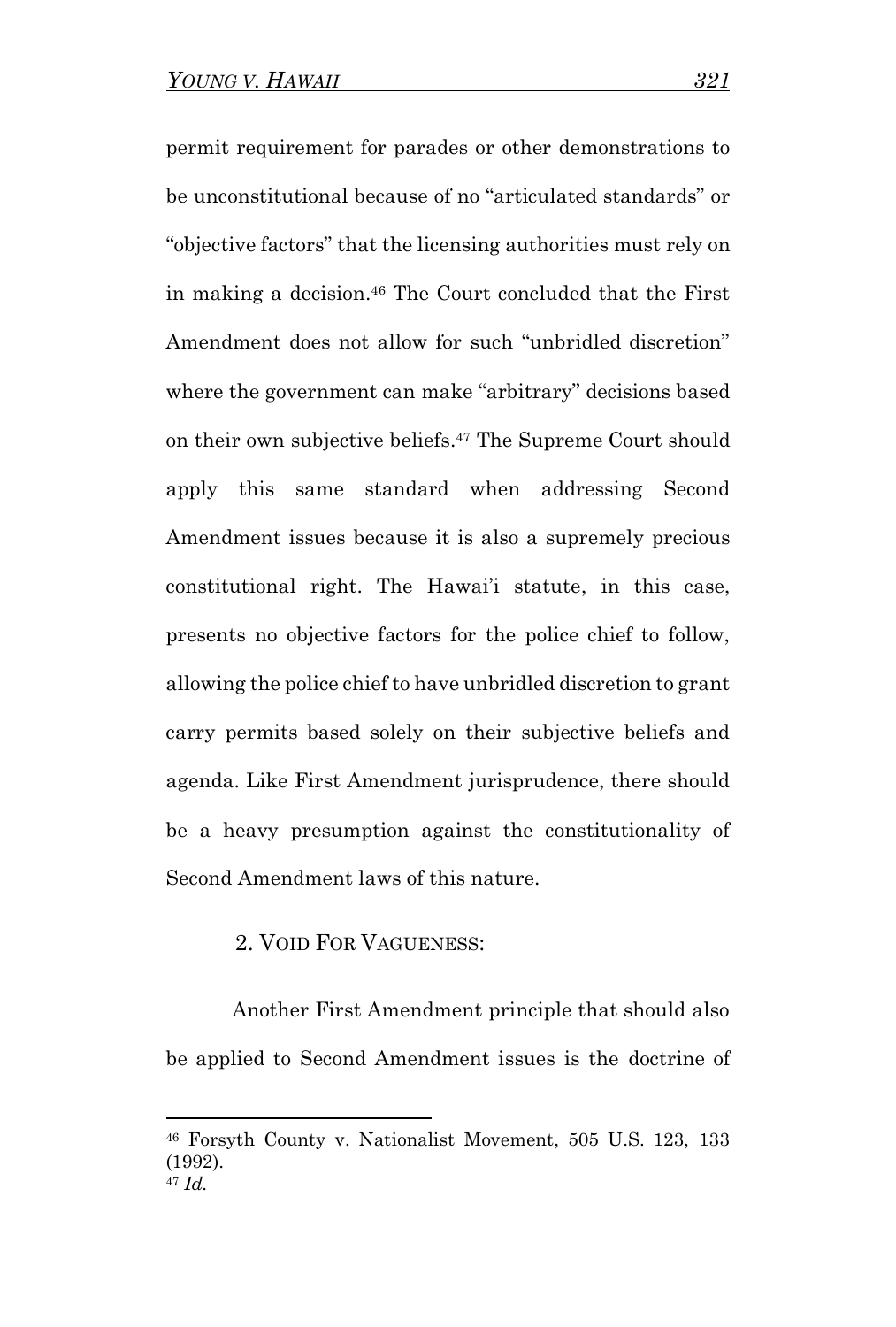void for vagueness. This doctrine states that a law is unconstitutionally vague if a reasonable, ordinary person cannot discern what is prohibited and if the law allows for arbitrary and discriminatory enforcement.<sup>48</sup> In the case of *Kolender v. Lawson*, where a law was found unconstitutional under the void for vagueness doctrine, the Court stated that a "principal element" of the doctrine is the requirement for legislatures to provide guidelines that govern the enforcement of laws.<sup>49</sup> This requirement is implemented to avoid "a standardless sweep [that] allows policeman . . . to pursue their personal predilections."<sup>50</sup> The Supreme Court should find the void for vagueness doctrine to be persuasive in Second Amendment cases in order to further prevent the government, or in the case of *Young*, the police chief, from pursuing their own preferences.

As discussed above, the Hawai'i statute is both vague and leaves the decision of whether to grant a carry permit to the subjective discretion of the police chief. If this would not be allowed under First Amendment jurisprudence, then it

<sup>48</sup> CHEMERINSKY, *supra* note 43, at 1283.

<sup>49</sup> Kolender v. Lawson, 461 U.S. 352, 358 (1983).

<sup>50</sup> *Id.* (quoting Smith v. Goguen, 415 U.S. 566, 575 (1974)).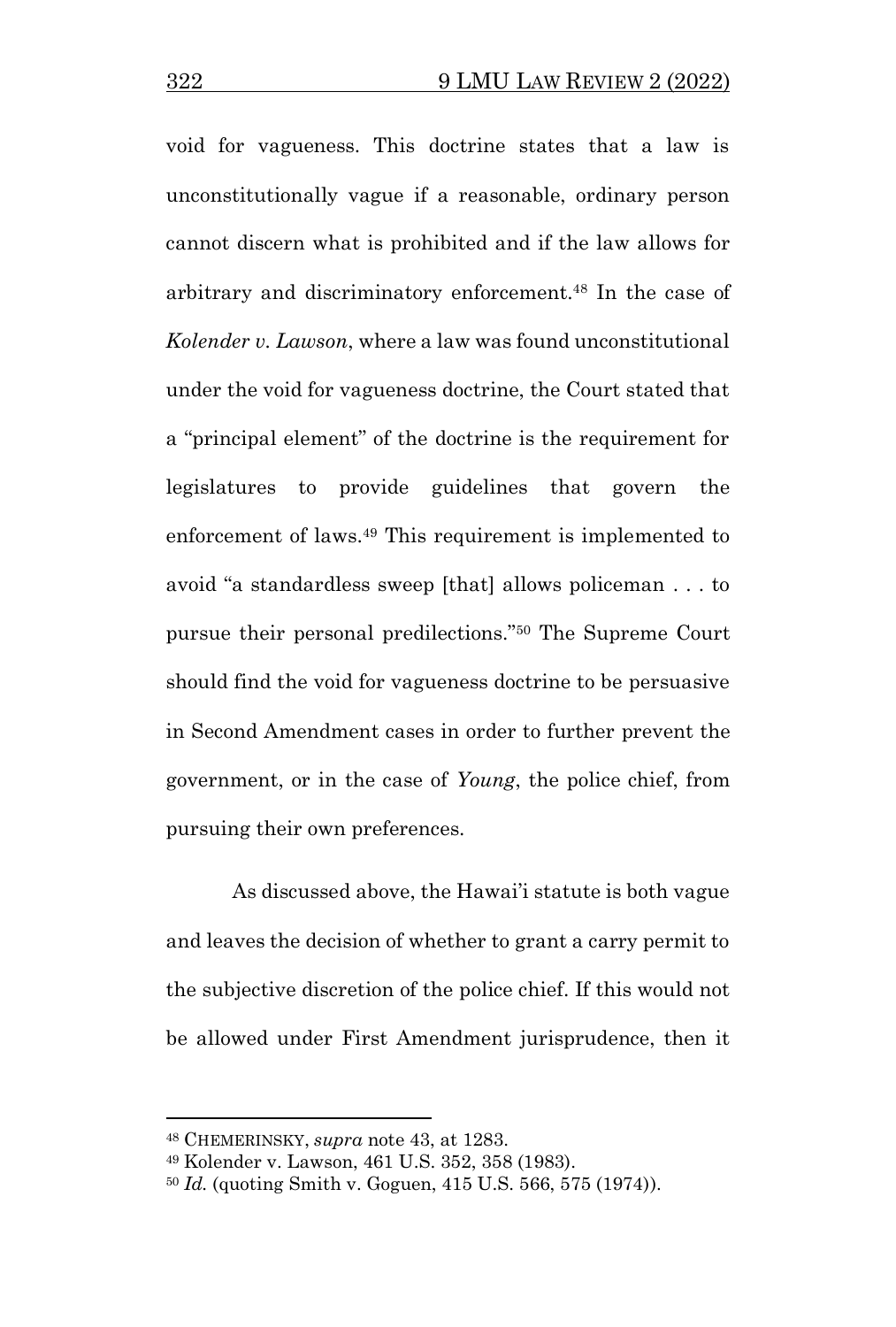should not be allowed under the Second Amendment either. The right to bear arms is equally as vulnerable and precious as the First Amendment. Therefore, the Supreme Court should find First Amendment doctrines to be persuasive when conducting hearings on Second Amendment issues and ultimately find the Hawai'i statute to be unconstitutional.

c. LIMITING THE RIGHT TO OPEN CARRY OF A FIREARM EXCLUSIVELY TO WHEN THE CITIZEN CAN SUFFICIENTLY SHOW THE URGENCY OR NEED PUTS THE CITIZENRY OF HAWAI'I AT AN ELEVATED RISK OF HARM.

When citizens are required to show a sufficient urgency in order to carry a firearm, they are left unable to defend themselves, or others, at a moment's notice. In *District of Columbia v. Heller,* the Supreme Court stated that the "core lawful purpose" of the Second Amendment is self defense, <sup>51</sup> while also guaranteeing the "right to possess and carry weapons in case of confrontation."<sup>52</sup> This language implies a right to carry firearms not only for self defense but also for the defense of others. Confrontations have the potential to arise at any time because crime is unpredictable.

<sup>51</sup> District of Columbia v. Heller, 554 U.S. 570, 630 (2008).

<sup>52</sup> *Id.* at 592.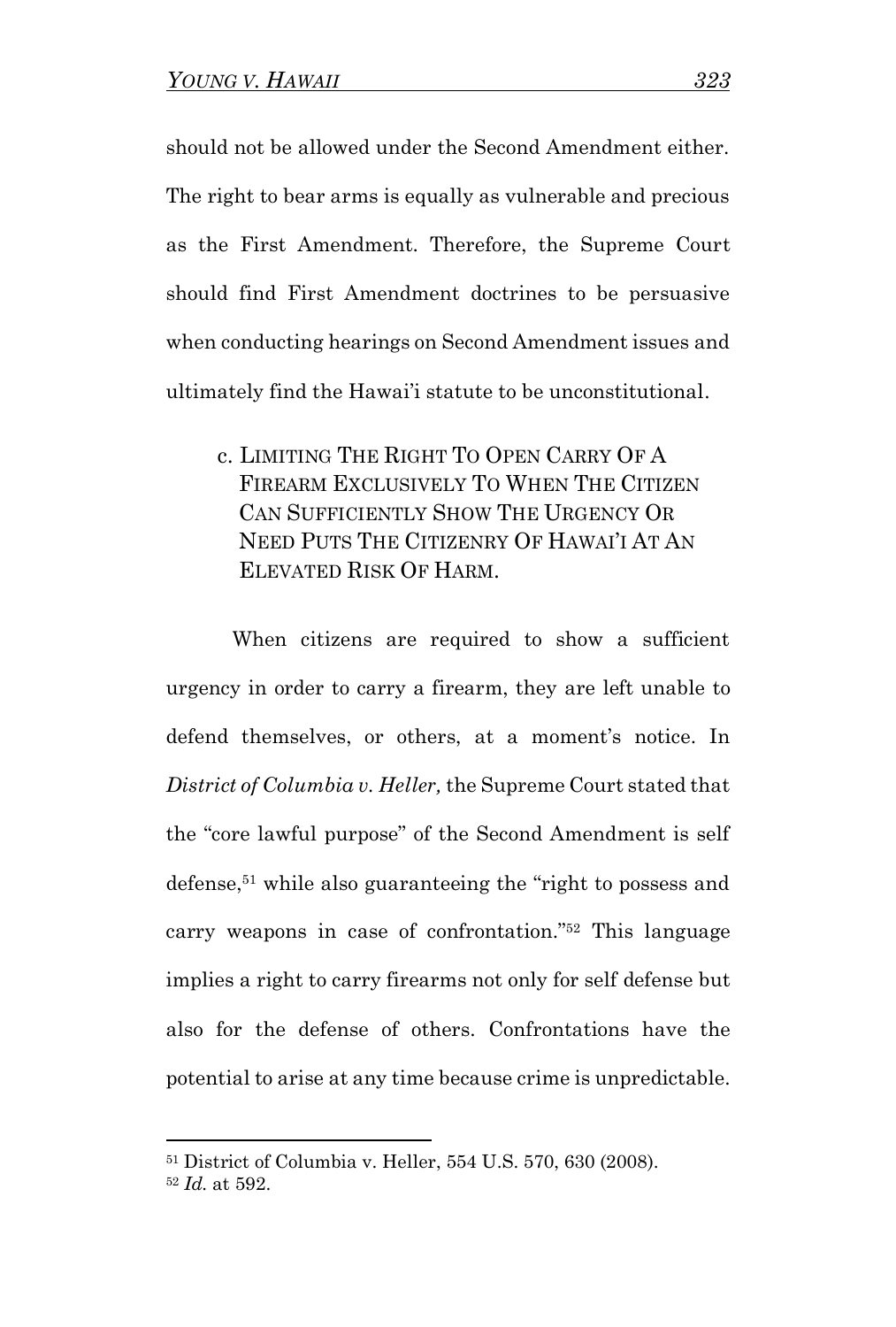When a citizen must show an urgency or the need to carry a weapon, rather than for the general purpose of self defense, the citizen will not be capable of adequately defending themselves when an unpredicted confrontation arises. While a letter penned by Russell Suzuki, Attorney General for the state of Hawai'i, provides examples for when an urgency or need has been shown, including domestic abuse and threats of death or serious bodily harm, the statute still falls far short of allowing an individual to be prepared to defend themselves at any time.

Crime is unpredictable. As a result, citizens should be allowed to be prepared to defend themselves at all times. Outside of Hawai'i, Americans take advantage of their Second Amendment constitutional right by using their firearms to defend themselves or others between 500,000 and two million times every year.<sup>53</sup> While these defenses may include the situations listed by Attorney General Suzuki, they are not limited to those situations. Most of these defenses are made by "average, everyday Americans who

<sup>53</sup> Amy Swearer, *New Cases of Armed Citizens Stopping Criminals in February*, THE HERITAGE FOUNDATION (Mar. 11, 2019), https://www.heritage.org/firearms/commentary/new-cases-armedcitizens-stopping-criminals-february.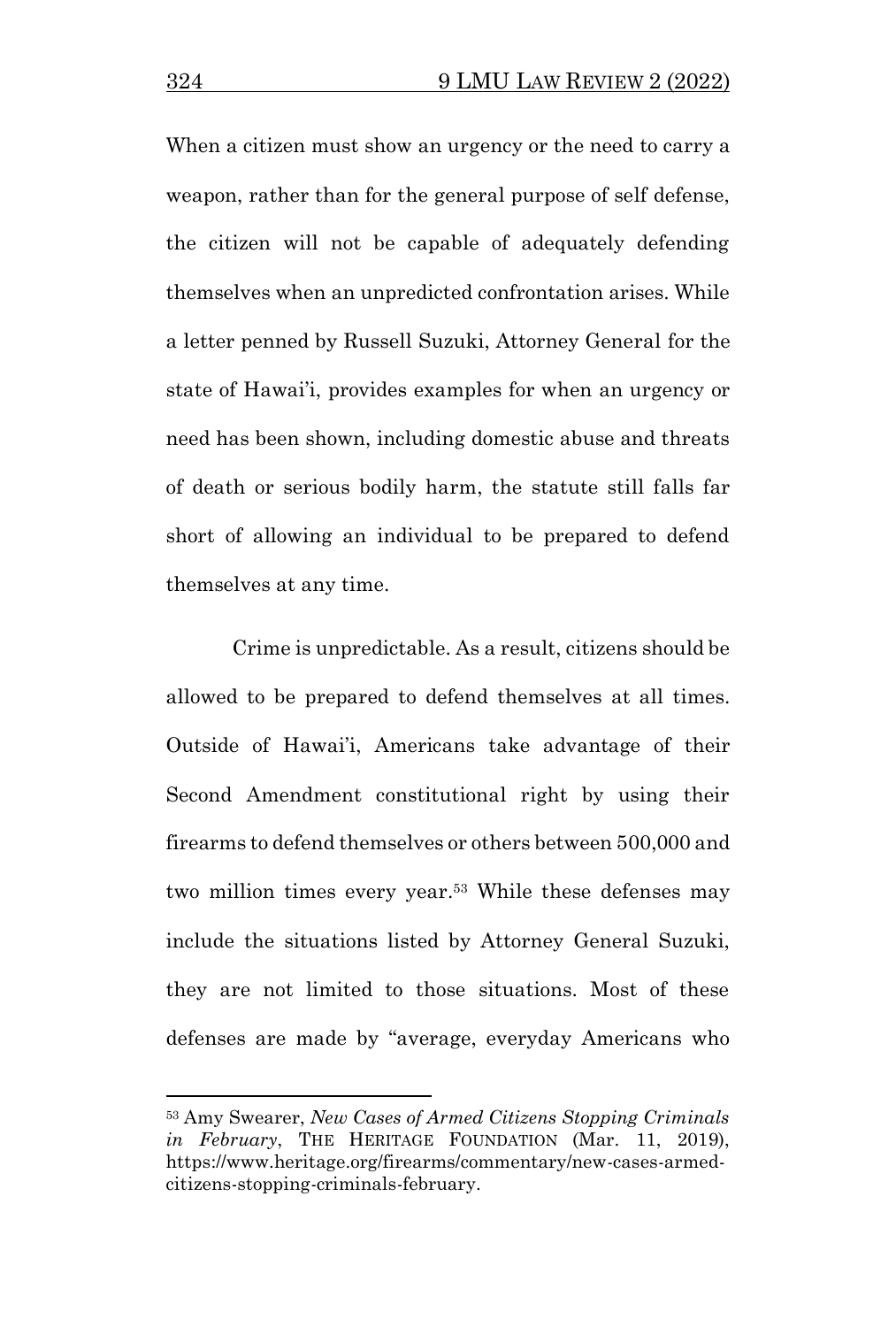were just going about their lives[,]"<sup>54</sup> and not necessarily individuals who could sufficiently show an urgency or need.

Examples of citizens using their firearms in the defense of themselves or others can be found all across the country. One example of a citizen using their firearm in the defense of others is a man, in Nashville, Tennessee, who heard a woman's cries for help as a purse thief slammed the woman's head into the wall.<sup>55</sup> Upon hearing her screams, the man defended her by firing his gun at the would-be thief, causing the thief to flee.<sup>56</sup> Another example occurred when store clerks in Murfreesboro, Tennessee held a group of teenagers at gun-point following the teens' attempt to steal guns from a pawn shop.<sup>57</sup> In Troy, New York, an individual shot and killed his neighbor's estranged husband who was attacking and stabbing her.<sup>58</sup> In Chicago, Illinois, a man, who

<sup>54</sup> *Id.*

<sup>55</sup> *Id.*

<sup>56</sup> *Id.*

<sup>57</sup> *Id.*

<sup>58</sup> Amy Sweater, *Guns Do Save Lives: Here's Nine Examples From Last Month Alone*, THE NATIONAL INTEREST (Aug. 12, 2020), https://nationalinterest.org/blog/reboot/guns-do-save-lives-heresnine-examples-last-month-alone-166696.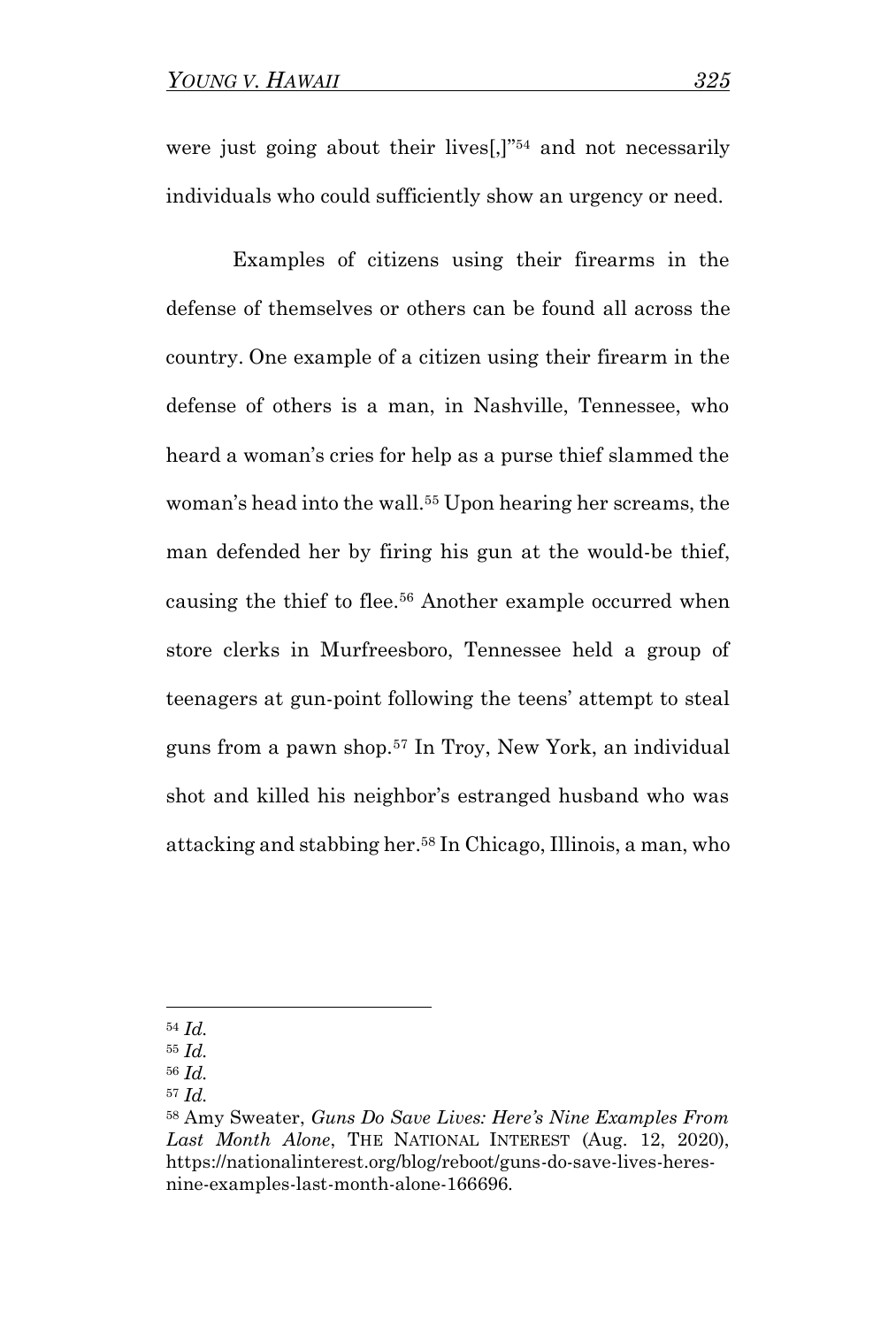was trying to stop a car thief, used his gun to stop the theft after the thief drew their gun and started firing at the man.<sup>59</sup>

Cases of firearms being used in self defense or the defense of others are vast and ever growing. Examples of defensive gun use exist in all  $50$  states.<sup>60</sup> Had these citizens been required to show an urgency or need to carry a weapon, the situations could have ended much differently. The Heritage Foundation is correct when it says, "[w]e don't make citizens safer by disarming them or making them less capable of fighting back against criminals. We only make them easier targets."<sup>61</sup> Hawai'i Revised Statutes section 134- 9 makes Hawaiians easier targets by unconstitutionally infringing upon their right to open carry a firearm for self defense purposes.

IV. THE HISTORY OF GUN LAWS SUGGEST THAT THE UNCONCEALED CARRY OF FIREARMS WAS WIDELY ACCEPTED, EXPECTED, AND SOMETIMES, MANDATED.

<sup>59</sup> Emmett Jones, *Chicago Conceal Holder Guns Down Car Thief After Being Shot at in the Street* (Nov. 11, 2021),

https://www.foxnews.com/us/chicago-licensed-carry-holder-gunsdown-car-thief-response-being-shot.

<sup>60</sup> *See Defensive Gun Uses in the U.S.*, THE HERITAGE FOUNDATION, https://datavisualizations.heritage.org/firearms/defensive-gunuses-in-the-us/ (last updated Oct. 15, 2021). <sup>61</sup> *Id.*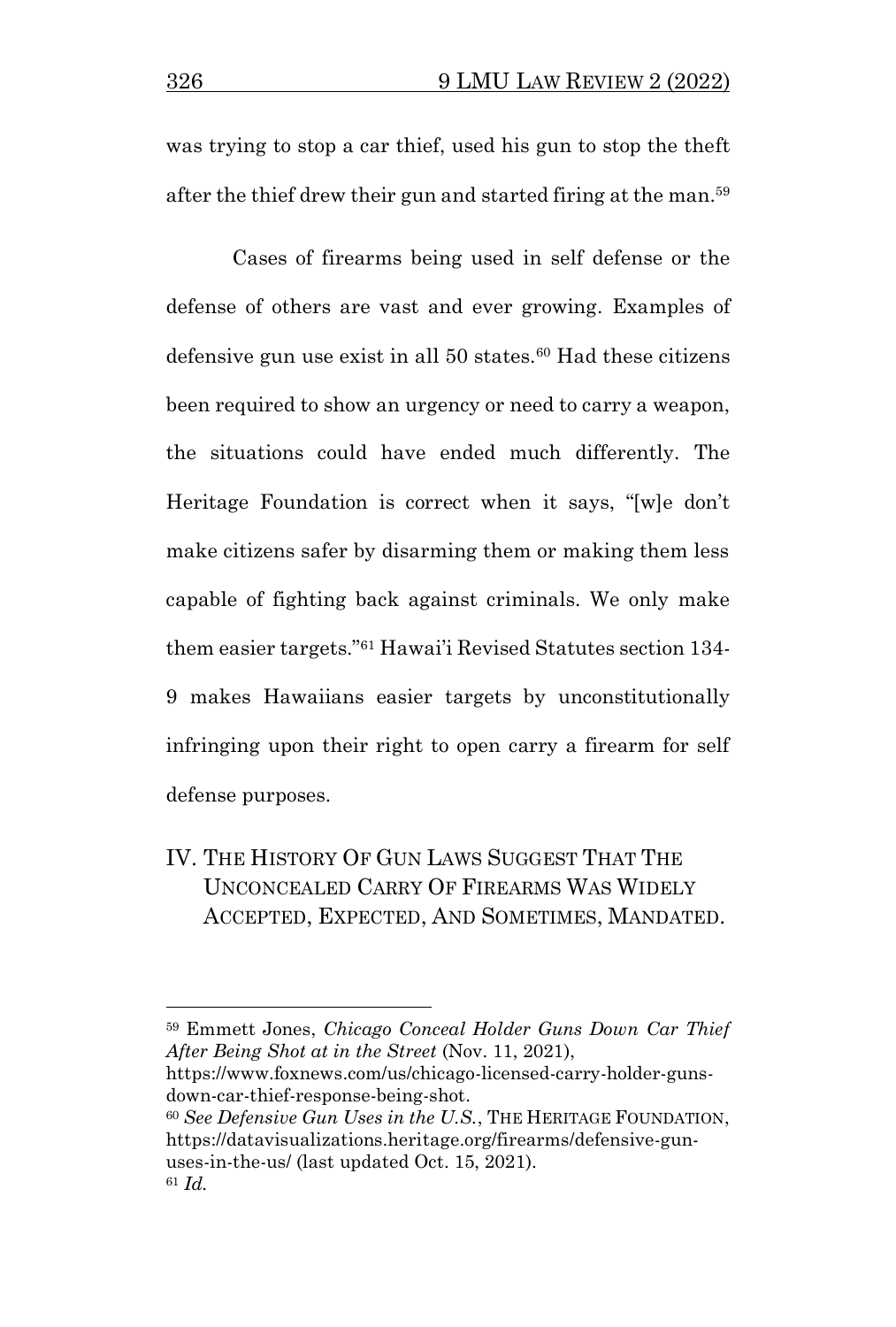When examining historical English law and early Colonial law, it is evident that the open carry of firearms was accepted and the people of those times were accustomed to others openly carrying.<sup>62</sup> The Ninth Circuit warns that they must be "jurists and not historians" and should avoid "law office history[,]" yet they proceed to proclaim that "it is [their] duty to confront" a historical analysis.<sup>63</sup> Unfortunately, this "duty" led to a flawed analysis and the upholding of a statute that infringes upon the constitutional rights of Hawaiians. This section will focus on the Statute of Northampton, which the Ninth Circuit focused on, and early colonial laws and lifestyles.

A. ALTHOUGH THE STATUTE OF NORTHAMPTON PLACED A LIMITED RESTRICTION ON THE CARRYING OF FIREARMS, IT DID NOT BAN CITIZENS FROM CARRYING THEM. 64

The Statute of Northampton, which was passed by the Parliament of England in 1328, has been the subject of much debate throughout the development of the Second

<sup>62</sup> Brief of Amici Curiae Historians, Legal Scholars, and CRPA Foundation Supporting Appellees, Wrenn v. District of Columbia, 864 F.3d 650 (D.C. Cir. 2017) (No. 15-7057), 2015 WL 5854083 [hereinafter Brief of Amici Curiae Historians].

<sup>63</sup> Young v. Hawaii, 992 F.3d 765, 785 (9th Cir. 2021) (en banc). <sup>64</sup> Brief of Amici Curiae Historians, *supra* note 63, at \*6.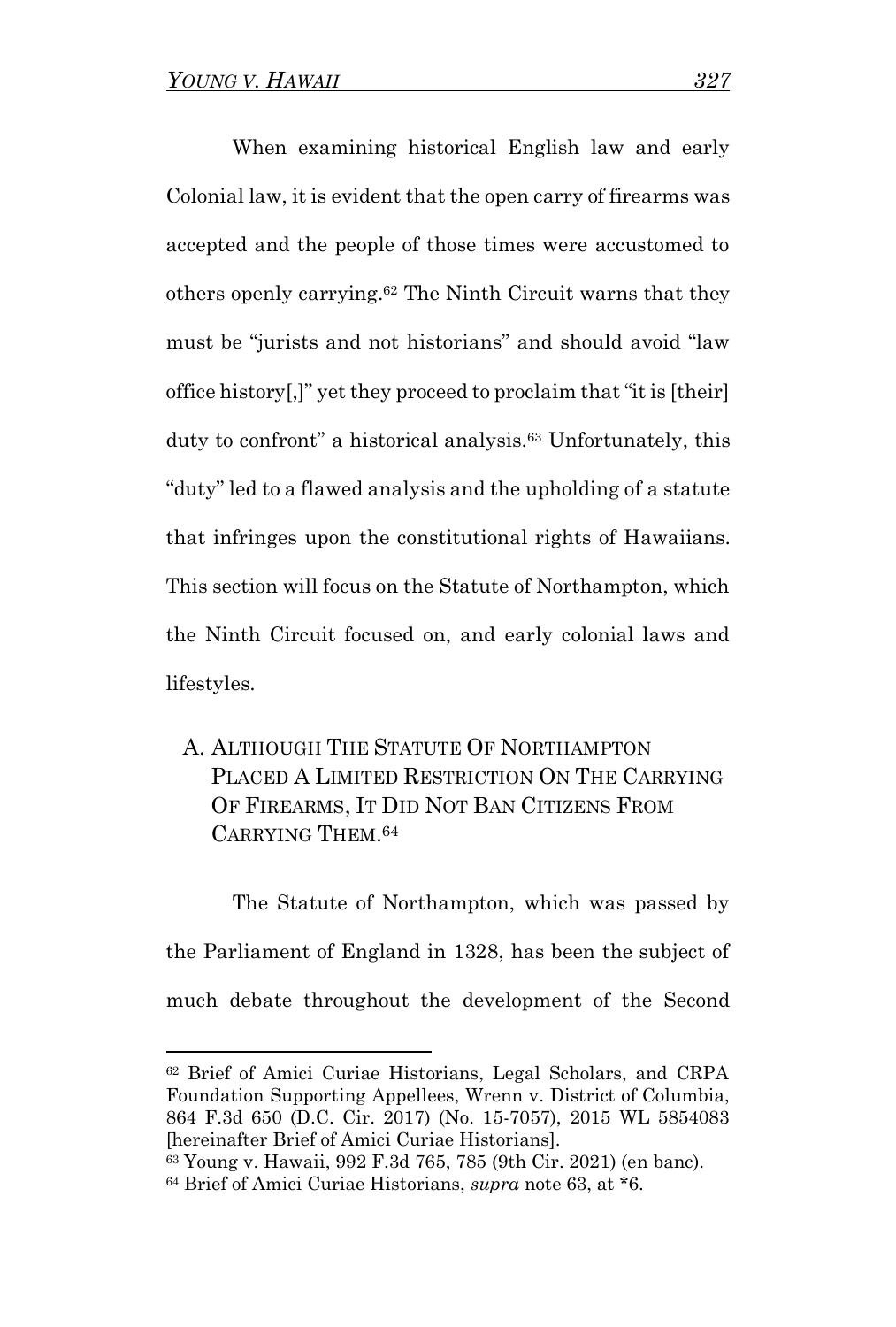Amendment.<sup>65</sup> Various courts, historians, and scholars have had varying interpretations as to the true meaning behind the statute and whether, as the Ninth Circuit concluded, it "prohibited all people from going armed in places people were likely to gather."<sup>66</sup> The controversial statute reads:

> That no Man great nor small, of what Condition soever he be, except the King's Servants in his presence, and his Ministers in executing of the King's Precepts, or of their Office, and such as be in their Company assisting them, and also [upon a Cry made for Arms to keep the Peace, and the same in such places where such Acts happen,] be so hardy to come before the King's Justices, or other of the King's Ministers doing their office, with force and arms, nor bring no force in affray of the peace, nor to go nor ride armed by night nor by day, in Fairs, Markets, nor in the presence of the Justices or other Ministers, nor in no part elsewhere, upon pain to forfeit their Armour to the King, and their Bodies to Prison at the King's pleasure.<sup>67</sup>

As stated previously, the Ninth Circuit concluded that this statute "prohibited all people from going armed" in public places.<sup>68</sup> The Ninth Circuit then claims that Englishmen understood the Statute of Northampton to

<sup>65</sup> *Id.* 

<sup>66</sup> Young, 992 F.3d at 788.

<sup>67</sup> *Id.* at 787 (quoting 2 Edw. 3, 258, ch. 3 (1328)).

<sup>68</sup> *Id.* at 788.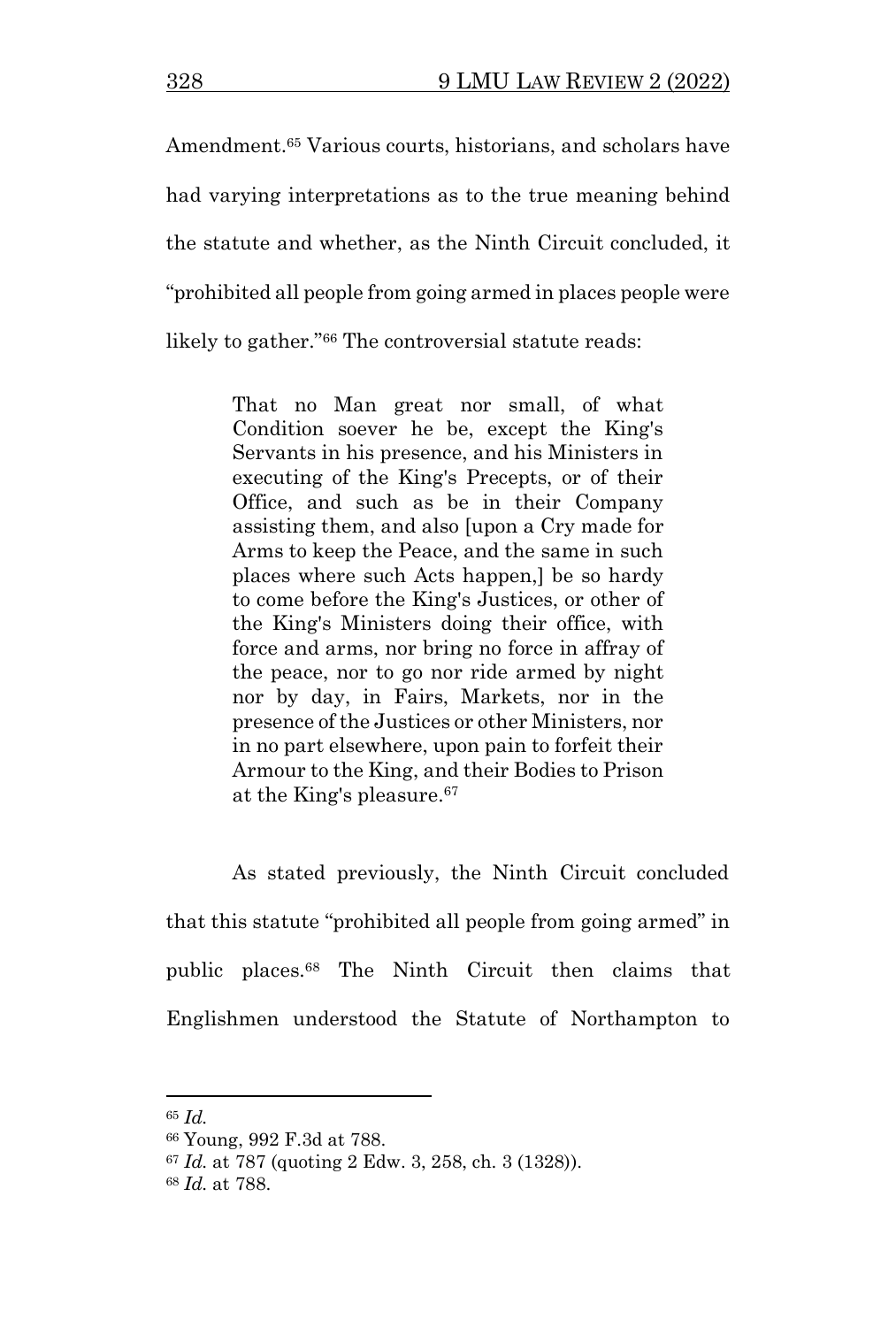completely prohibit the carrying of weapons in public.<sup>69</sup> According to many historians, this interpretation is incorrect.

One such instance of an opposing interpretation is presented in an amicus brief that was jointly written by multiple professors, historians, and legal scholars in favor of plaintiff Brian Wrenn from *Wrenn v. District of Columbia*. 70 This brief was submitted to the District of Columbia Circuit Court of Appeals following the United States District Court for the District of Columbia's incorrect interpretation of the Statute of Northampton.<sup>71</sup> Similar to the Ninth Circuit in the case in question, the district court in *Wrenn* "mischaracterizes" the Statute of Northampton as a ban on public carry by presenting a "thin historical narrative that distorts the actual history of the right to bear arms in England."<sup>72</sup>

Rather than being a ban on all public carry, this statute only restricted the public carry of weapons when

<sup>72</sup> *Id.*

<sup>69</sup> *Id.* 

<sup>70</sup> Brief of Amici Curiae Historians, *supra* note 63.

 $71$  *Id.* at  $*6$ .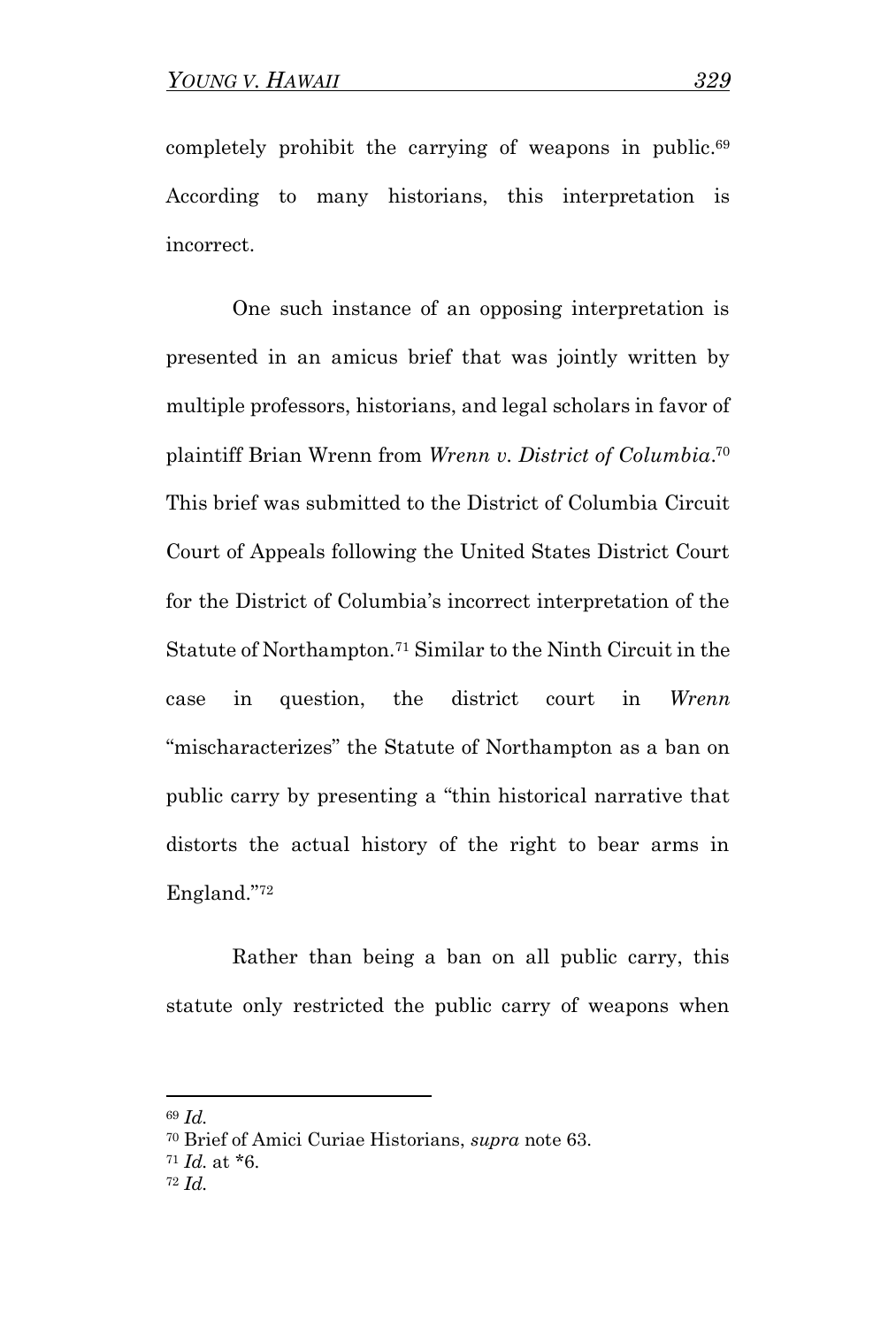done in a manner that causes "fear or terror among the populace."<sup>73</sup> The Chief Justice in the 1686 case of *Rex v. Knight*, described the statute as being a way to "punish people who go armed to terrify the King's subjects."<sup>74</sup> Additionally, the statute could not have been a ban on public carry because the peaceful, public carry of a weapon was a common occurrence. Knives were the most common "arm" during that time and were carried both as a tool and for self defense.<sup>75</sup>

Furthermore, translations equate the word "arms" to "armour," meaning that the Statute of Northampton could be geared towards how individuals should approach the King and his officials without wearing armour.<sup>76</sup> This becomes clearer when looking at the language of the statute. The

<sup>73</sup> *Id.* 

<sup>74</sup> *Id.* at \*7 (quoting Rex v. Knight, 3 Mod. 117, 87 Eng. Rep. 75, 76 (K.B. 1686)).

<sup>75</sup> David B. Kopel, *The First Century of Right to Arms Litigation* (2015), https://digitalcommons.du.edu/cgi/viewcontent.cgi?article =1045&context=law\_facpub.

<sup>76</sup> *See* Clayton E. Cramer, *The Statute of Northampton (1328) and Prohibitions on the Carrying of Arms*, SSRN, (Sept. 19, 2015), https://poseidon01.ssrn.com/delivery.php?ID=59002111010311412 3067122064079087089033045032063002023097011097106064116 0930250150230180061111230060380511240250671180921130790 1403400205907806411711311102602402401700505108009208606 7116007086004115030015115116124024016000079119005030127 084028095086&EXT=pdf&INDEX=TRUE.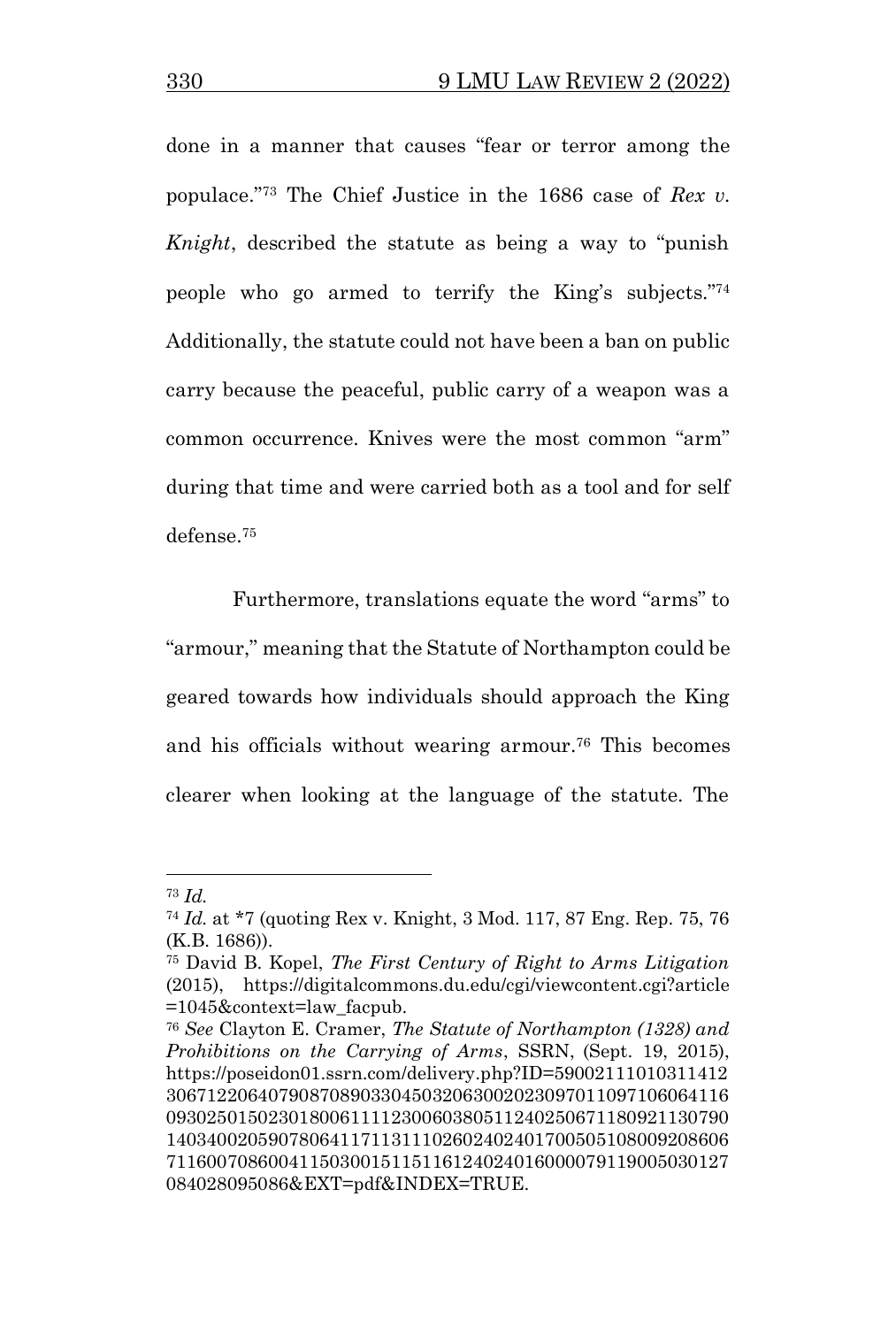statute uses language such as "come before the King's Justices or other of the King's Ministers" and "in the presence of the Justices or other Ministers."<sup>77</sup> Between the translation of "arms" to "armour" and how the statute focuses on being in the presence of "the King and Parliament," it appears that the Statute of Northampton isn't about the carrying of firearms or weapons at all.<sup>78</sup>

To claim that the Statute of Northampton prohibited the public carry of a weapon is a great error. Whether you interpret the statute as only banning the carry of weapons when used to terrorize the King's people or as not applying to carrying weapons whatsoever, it is in error to claim the statute banned the carrying of weapons outright. The Ninth Circuit inaccurately interpreted the meaning and intent of the Statute of Northampton, resulting in an erroneous application. Although the Ninth was in error, it is still important to analyze the Statute of Northampton, and when completed, the conclusion that people were allowed to peacefully carry weapons in public can certainly be reached.

<sup>77</sup> Young, 992 F.3d at 787 (quoting 2 Edw. 3, 258, ch. 3 (1328)).

<sup>78</sup> *See* Cramer, *supra* note 76.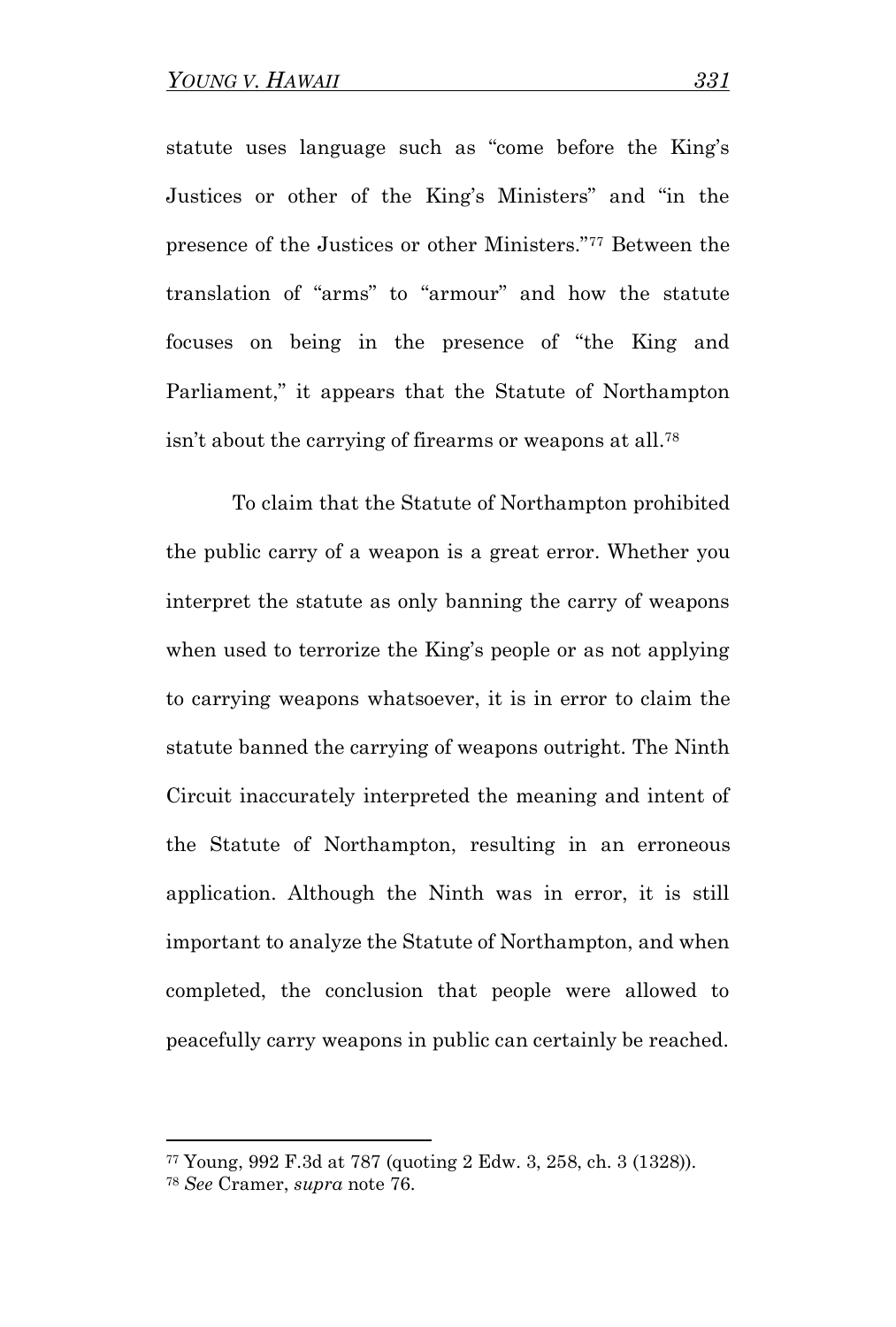## B. AN ANALYSIS OF EARLY COLONIAL LAW AND PRACTICES ALSO SHOWS A HISTORICAL ACCEPTANCE OF THE RIGHT TO THE PUBLIC CARRY OF A FIREARM.

Although the Ninth Circuit is quick to point out how the colonies early in American history implemented restrictions on carrying arms,<sup>79</sup> that is far different from the ban we currently see being upheld by the Ninth Circuit. Simply pointing out that some colonies restricted the carrying of firearms does not give the Ninth Circuit any basis to conclude that "there is no right to carry arms openly in public."<sup>80</sup> In fact, the Ninth Circuit makes known that colonies mandated the carrying of arms in various situations.<sup>81</sup>

a. EARLY AMERICAN COLONIES ENCOURAGED, AND SOMETIMES MANDATED, THE CARRYING OF WEAPONS. 82

Colonial Virginia is a strong example of a colony that mandated the carrying of weapons in early American history. In the early-to-mid 1600s, Virginia not only mandated that

<sup>79</sup> Young, 992 F.3d at 794.

<sup>80</sup> *Id.* at 821.

<sup>81</sup> *Id.* at 795.

<sup>82</sup> *Id.*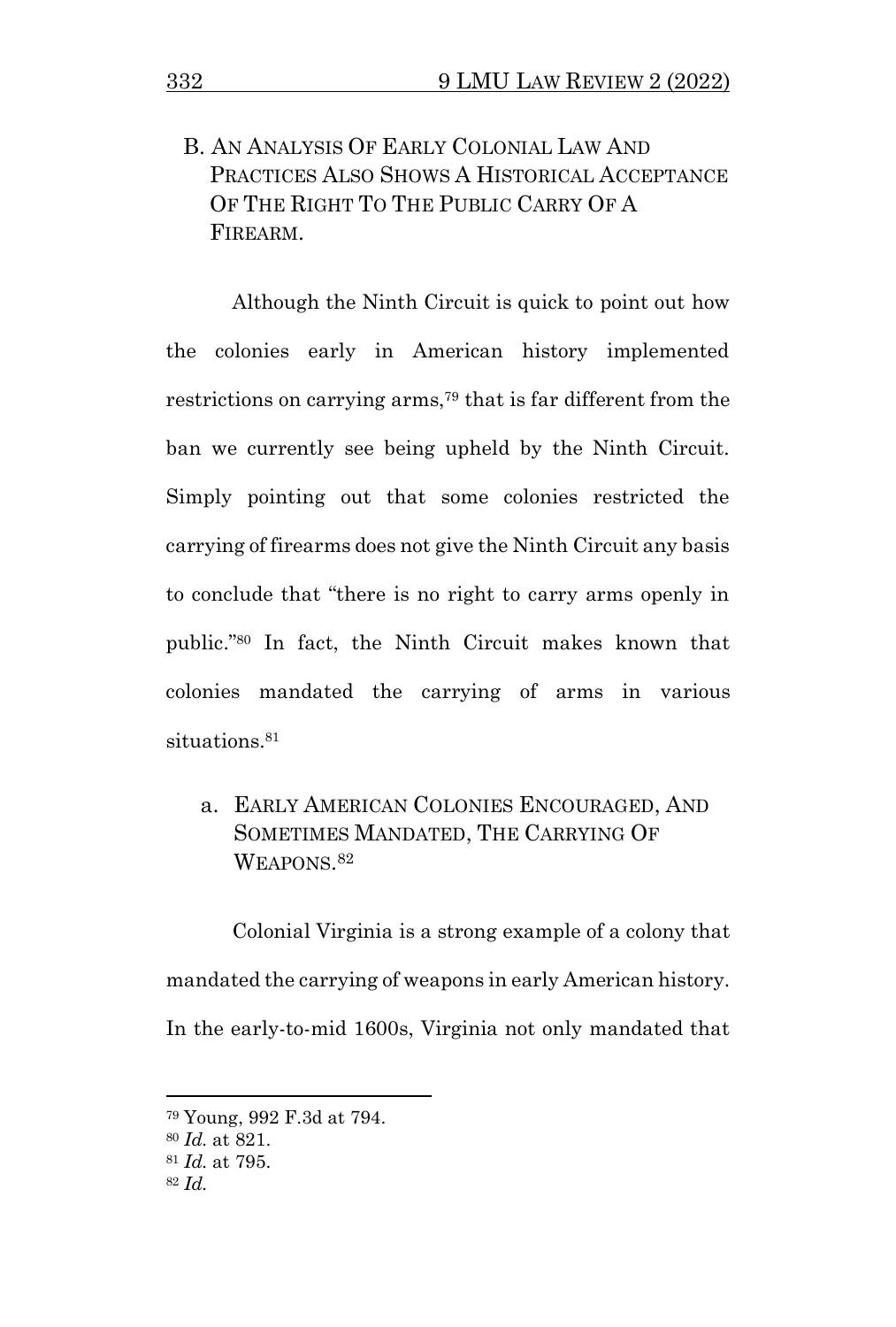Virginians own a functioning firearm, but also required them to travel with their firearm and to take their firearm to church.<sup>83</sup> Similarly, Massachusetts, Rhode Island, and Georgia also instituted gun ownership mandates. <sup>84</sup> Rhode Island required citizens to have their weapons at public meetings and Georgia comparably mandated its citizens "to carry firearms to places of worship."<sup>85</sup> Connecticut, Maryland, and South Carolina also required male citizens to carry firearms at church.<sup>86</sup> New Jersey did enact a restriction that prohibited the "privately" wearing of any "pocket pistol, skeines, stilladers, daggers or dirks. . . ."<sup>87</sup> Although this is an example of an early American restriction on gun carry rights, it appears that the usage of the word "privately" meant that the restriction only applied to the concealed carry of weapons, and not open carry.<sup>88</sup> Further analysis indicates that the New Jersey restriction was understood to only be a

<sup>83</sup> Brief of Amici Curiae Historians, *supra* note 63 at \*12 (quoting *The Right to Keep and Bear Arms*, Report of the Subcommittee on the Constitution, Committee on the Judiciary, U.S. Senate, 97th Cong., 2d Sess. 3 (1982)).

<sup>84</sup> Brief of Amici Curiae Historians, *supra* note 63 at \*13. <sup>85</sup> *Id.* 

<sup>86</sup> Young, 992 F.3d at 795.

<sup>87</sup> *Id.* at 794.

<sup>88</sup> Brief of Amici Curiae Second Amendment Foundation et al. Supporting Petitioners, N.Y. State Rifle & Pistol Association, Inc., et al. v. Bruen, et al., No. 20-843 (July 20, 2021).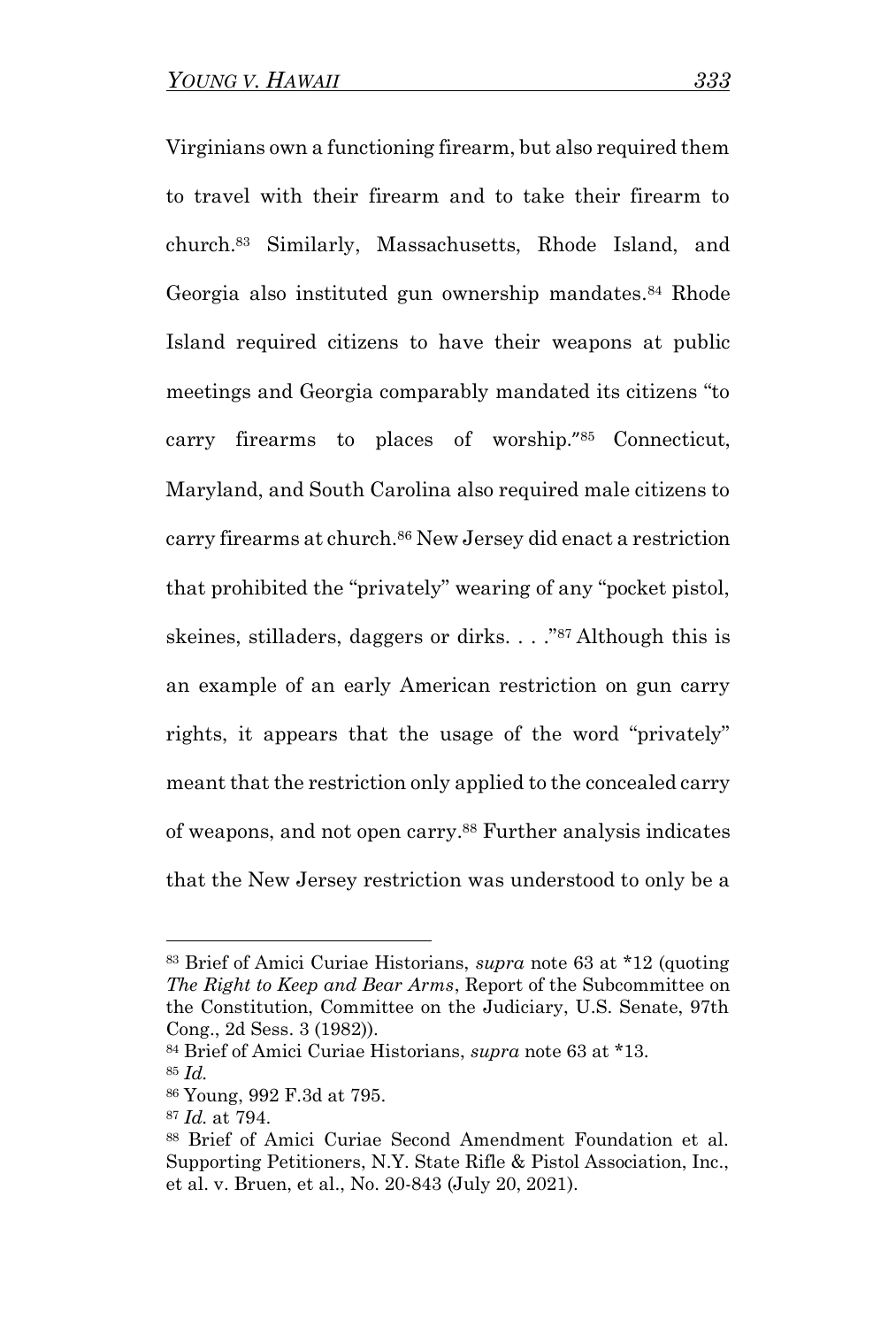restriction of "carrying for offensive, malicious purposes.<sup>89</sup> Finally, only two other colonies besides New Jersey restricted the public carry of weapons, but those restrictions were similar to the Statute of Northampton because they only limited carrying if the weapons were to disturb the peace. <sup>90</sup> History confirms that no state banned the carrying of weapons, whether concealed or open, within the first 25 years of the Republic, and "all of them permitted open carry of pistols, rifles, and shotguns."<sup>91</sup>

V. CURRENT TRENDS INDICATE AN EVER-BROADENING VIEW OF THE SECOND AMENDMENT, OPENING THE DOOR FOR THE SUPREME COURT TO FINALLY RULE THAT THE SECOND AMENDMENT GUARANTEES THE RIGHT TO OPEN CARRY A FIREARM. 92

While it is important to analyze the history of the Second Amendment and gun rights in general, it is also important to examine recent developments. Although this section will focus on twenty-first century developments, the Ninth Circuit seemed to dismiss recent developments by stating that they are "not inclined to review twentieth-

<sup>89</sup> *Id.*

<sup>90</sup> *Id.*

<sup>91</sup> Brief of Amici Historians, *supra* note 63 at \*18-19.

<sup>92</sup> *See Id*.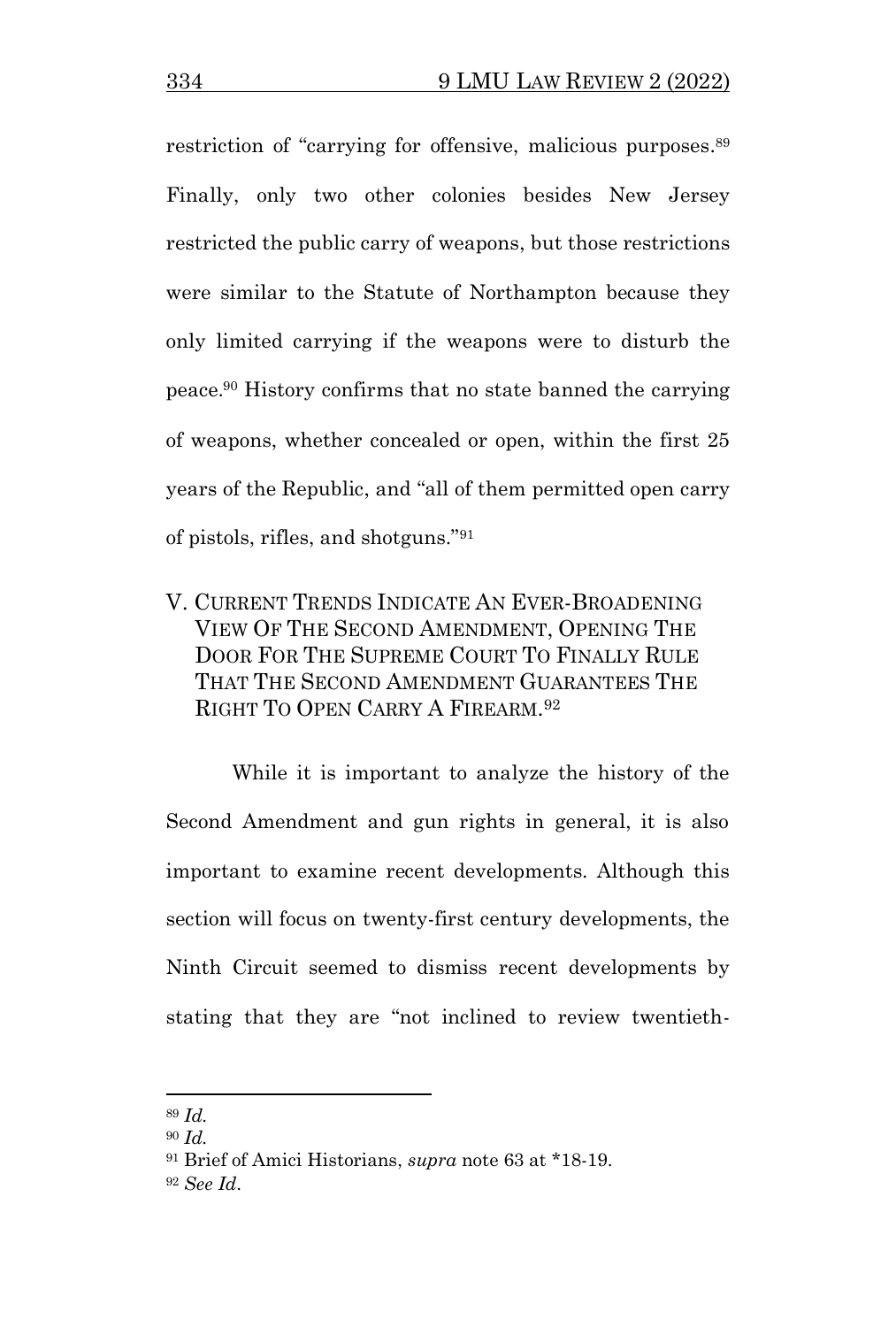century developments. . . because they may be less reliable."<sup>93</sup> The changing of laws at the Supreme Court, federal Courts of Appeals, and even state congressional levels suggest a growing trend towards a more extensive Second Amendment. This broadening gives the Supreme Court further reasoning to find a constitutional right to open carry firearms.

A. TWENTY-FIRST CENTURY DECISIONS MADE BY THE SUPREME COURT AND FEDERAL COURTS OF APPEALS SIGNIFY AN ACCEPTANCE OF A CONSTITUTIONAL RIGHT TO CARRY FIREARMS.

To begin, it would not be a proper discussion of the Second Amendment without discussing *District of Columbia v. Heller* and *McDonald v. City of Chicago*. First, the Supreme Court in *Heller* found the District of Columbia's firearm requirement to be unconstitutional because it required guns within the home to be "rendered and kept inoperable at all times."<sup>94</sup> In doing so, the Court also held that "the core lawful purpose" of the Second Amendment is self defense, <sup>95</sup> which implies carrying firearms for such

<sup>93</sup> Young v. Hawaii, 992 F.3d 765, 811 (9th Cir. 2021) (en banc).

<sup>94</sup> District of Columbia v. Heller, 554 U.S. 570, 630 (2008).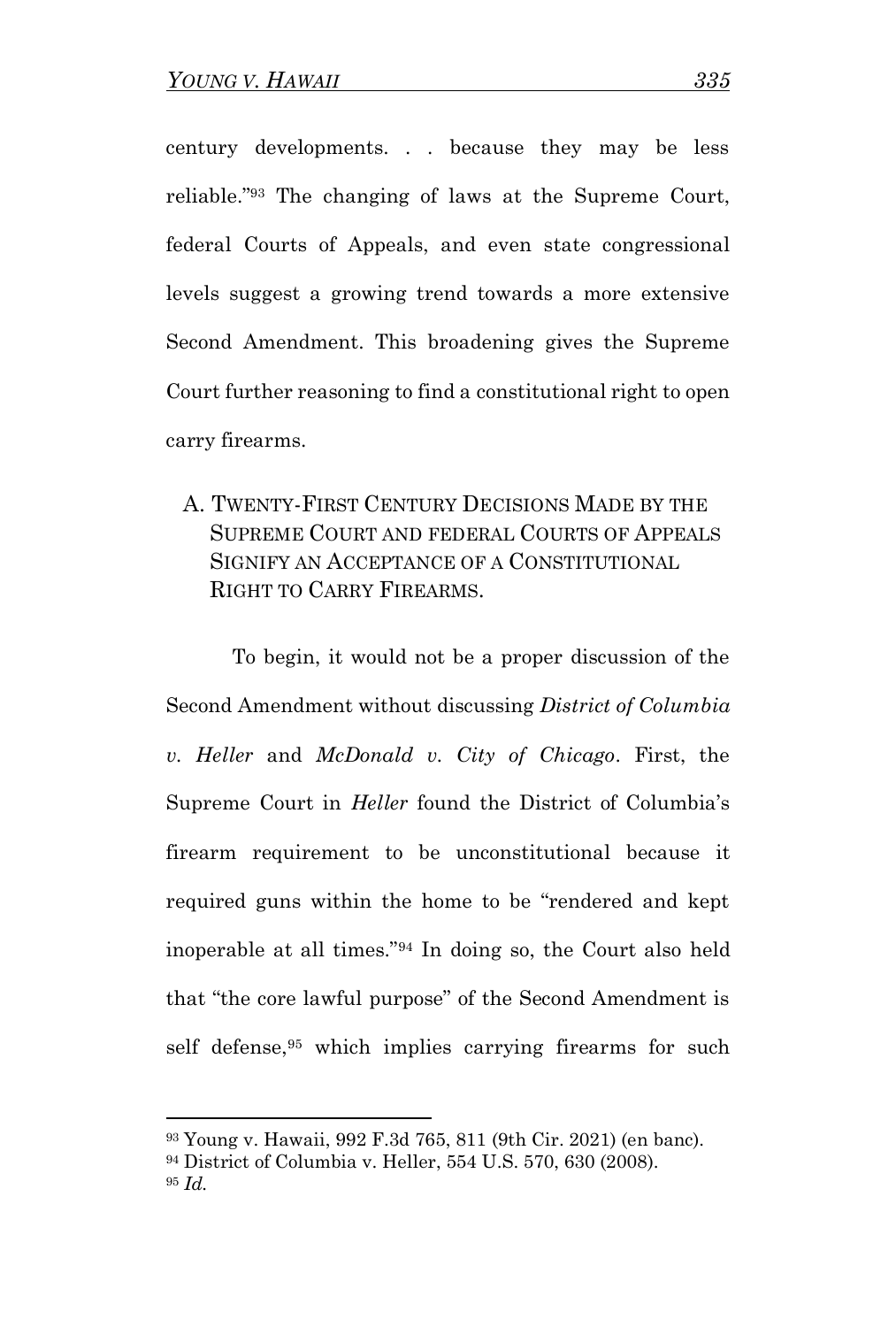purpose.<sup>96</sup> The Court further stated that "to 'bear' meant to 'carry'"<sup>97</sup> and the meaning of the Second Amendment is to be "'armed and ready for offensive or defensive action in a case of conflict with another person.'" <sup>98</sup> The Court realized the fact that these conflicts will not be limited to inside the home, but could potentially reach far beyond the confines of one's own property. While the Court proclaimed the home to be the place where self defense is "most acute[,]"<sup>99</sup> this does not mean that self defense is unnecessary elsewhere. In fact, other courts have interpreted this language as implying a right to carry outside the home for self defense purposes.<sup>100</sup>

Following the ruling in *Heller*, the Supreme Court in *McDonald v. City of Chicago* reaffirmed that the Second Amendment protects the "right to keep and bear arms... most notably for self-defense[.]"<sup>101</sup> In addition, the *McDonald*  Court held that "the Second Amendment right is fully

<sup>96</sup> *Id.* at 584.

 $^{97}$  *Id.* 

<sup>98</sup> *Id.* (quoting Muscarello v. United States, 524 U.S. 125, 143 (1998)).

<sup>99</sup> *Id.* at 628.

<sup>100</sup> *See* Gould v. Morgan, 907 F.3d 659 (1st Cir. 2018); Moore v. Madigan, 702 F.3d 933 (7th Cir. 2012); Wrenn v. District of Columbia, 864 F.3d 650 (D.C. Cir. 2017).

<sup>101</sup> McDonald v. City of Chicago, 561 U.S. 742, 780 (2010).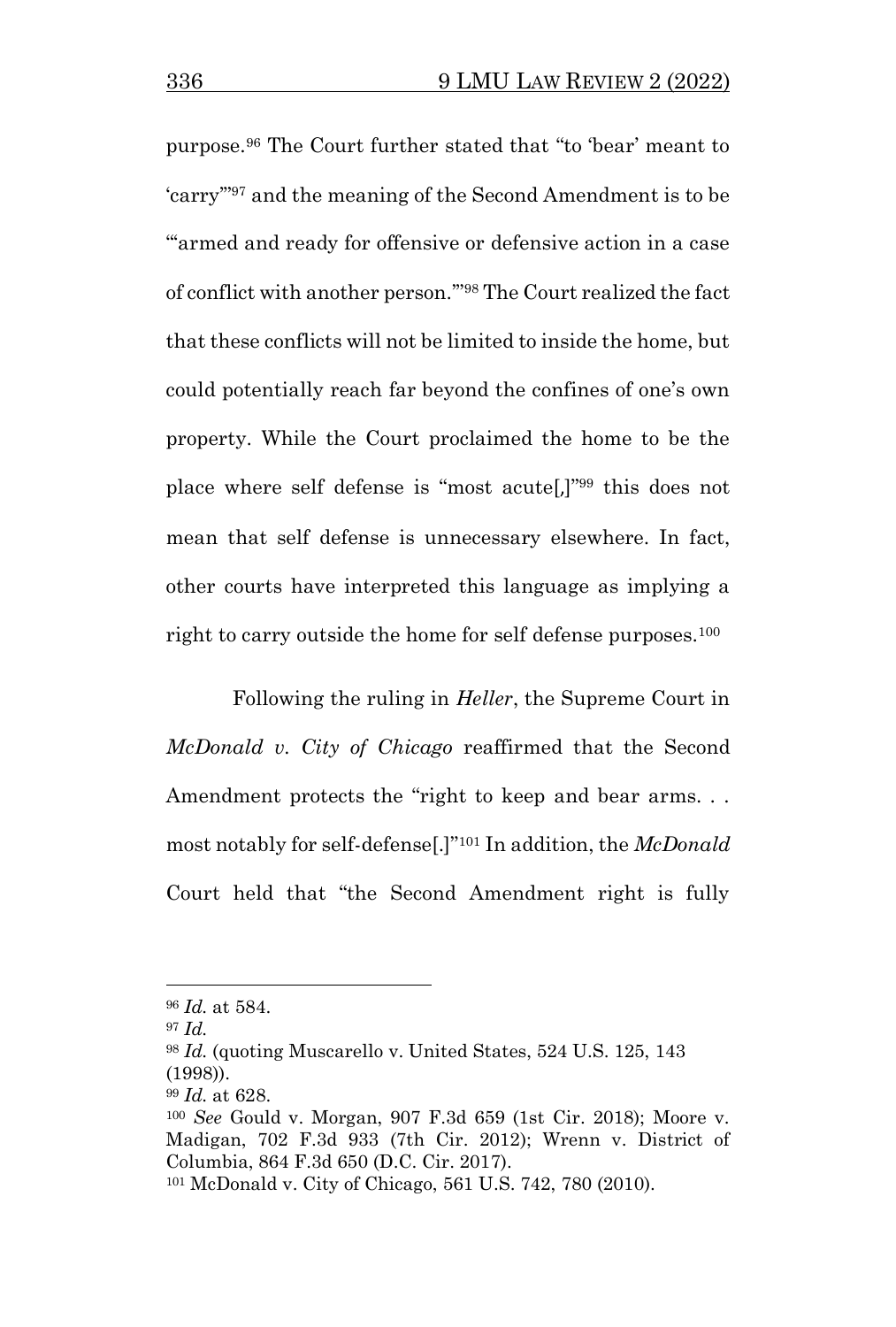applicable to the States."<sup>102</sup> These two cases are vital for gun rights because not only do they define the core purpose of self defense within the Second Amendment, but they also leave the door open for future Courts to turn the implication of a right to carry outside the home into a right in itself.

As mentioned above, there are various federal Courts of Appeals cases that have taken a favorable stance of carrying firearms outside the home. Most notable is *Wrenn v. District of Columbia. Wrenn* presented a situation similar to what Young is facing in Hawai'i. In *Wrenn*, Wrenn challenged a D.C. Code that required an applicant to show "good reason to fear injury" due to a "special need for selfprotection[,]"<sup>103</sup> which is comparable to Hawai'i's statute requiring an applicant to show "good reason" or an "urgency or need."<sup>104</sup> Arriving at an immensely different outcome than the Ninth Circuit, the court in *Wrenn* found the D.C. Code to be an unconstitutional infringement upon Second Amendment rights because it "is necessarily a total ban on exercises of" a citizen's right to carry a firearm beyond the

<sup>102</sup> *Id.* at 750.

<sup>103</sup> Wrenn, 864 F.3d at 655.

<sup>104</sup> HAWAI'I REV. STAT. ANN. § 134-9 (LexisNexis 2021).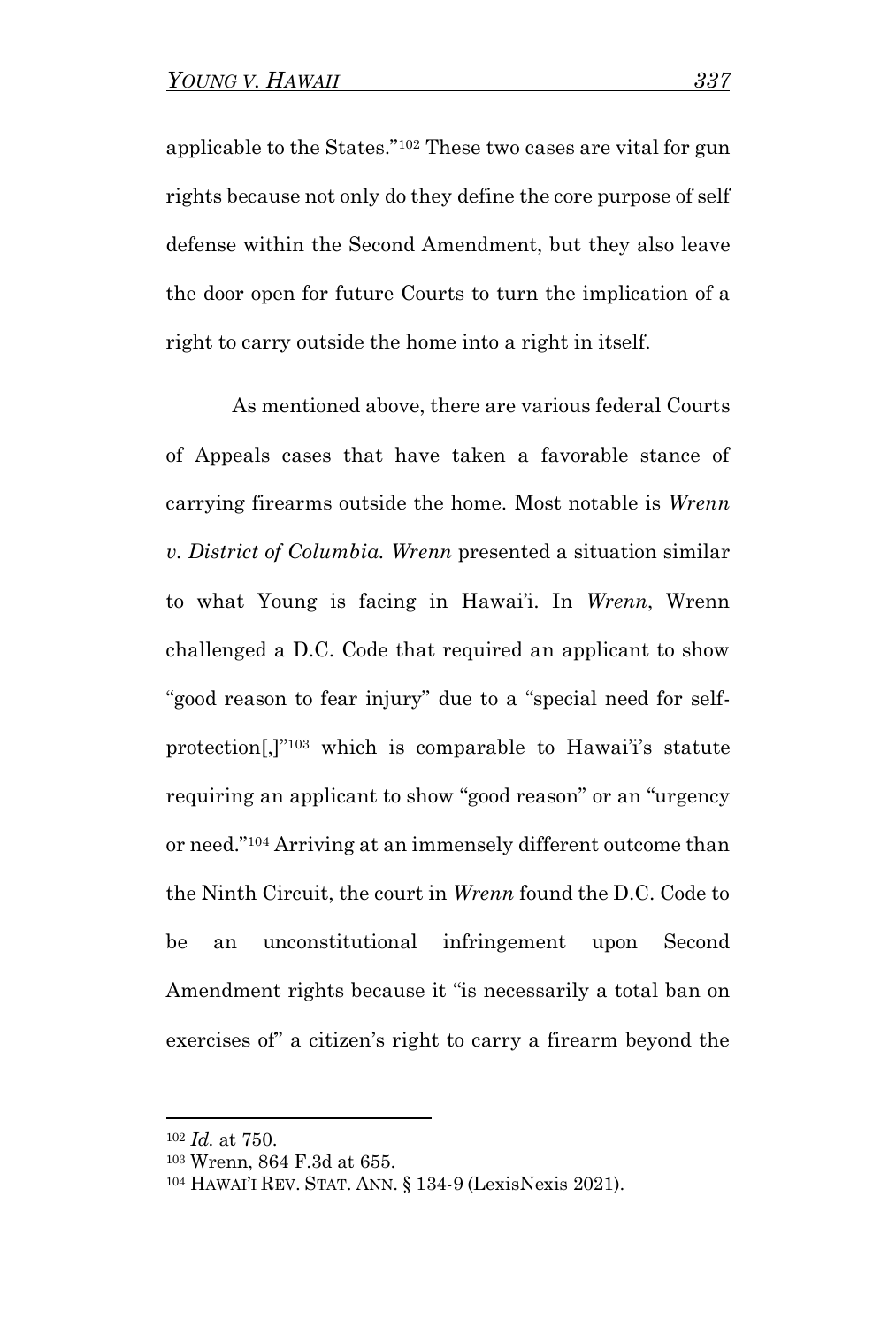home for self defense.<sup>105</sup> The court also concluded that an "individual right to carry common firearms beyond the home for self-defense. . . falls within the core of the Second Amendment's protections."<sup>106</sup> Similarly, Hawai'i's statute constitutes a ban on the citizens' right to carry a firearm in public. The Supreme Court should reach this conclusion upon grant of certiorari.

In addition to the D.C. Circuit Court of Appeals, various other Courts of Appeals have expressly found a right to carry outside the home or assumed that a right to carry outside the home exists.<sup>107</sup> Both the First Circuit and Seventh Circuit have also expressed that the Second Amendment extends to bearing arms outside the home for self defense purposes,<sup>108</sup> whereas the Second, Third, and Fourth Circuits have assumed such right exists, without expressly stating or deciding that it does.<sup>109</sup> While a few of

<sup>105</sup> *Wrenn*, 864 F.3d at 667.

<sup>106</sup> *Id.* at 661.

<sup>107</sup> Young v. Hawaii, 992 F.3d 765 (9th Cir. 2021) (en banc), *petition for cert. filed* (U.S. May 11, 2021).

<sup>108</sup> *Id.; See* Gould v. Morgan, 907 F.3d 659 (1st Cir. 2018); Moore v. Madigan, 702 F.3d 933 (7th Cir. 2012).

<sup>109</sup> *Id.*; *See* Kachalsky v. Cty. of Westchester, 701 F.3d 81 (2d Cir. 2012); Drake v. Filko, 724 F.3d 426 (3d Cir. 2013); Woollard v. Gallagher, 712 F.3d 865 (4th Cir. 2013).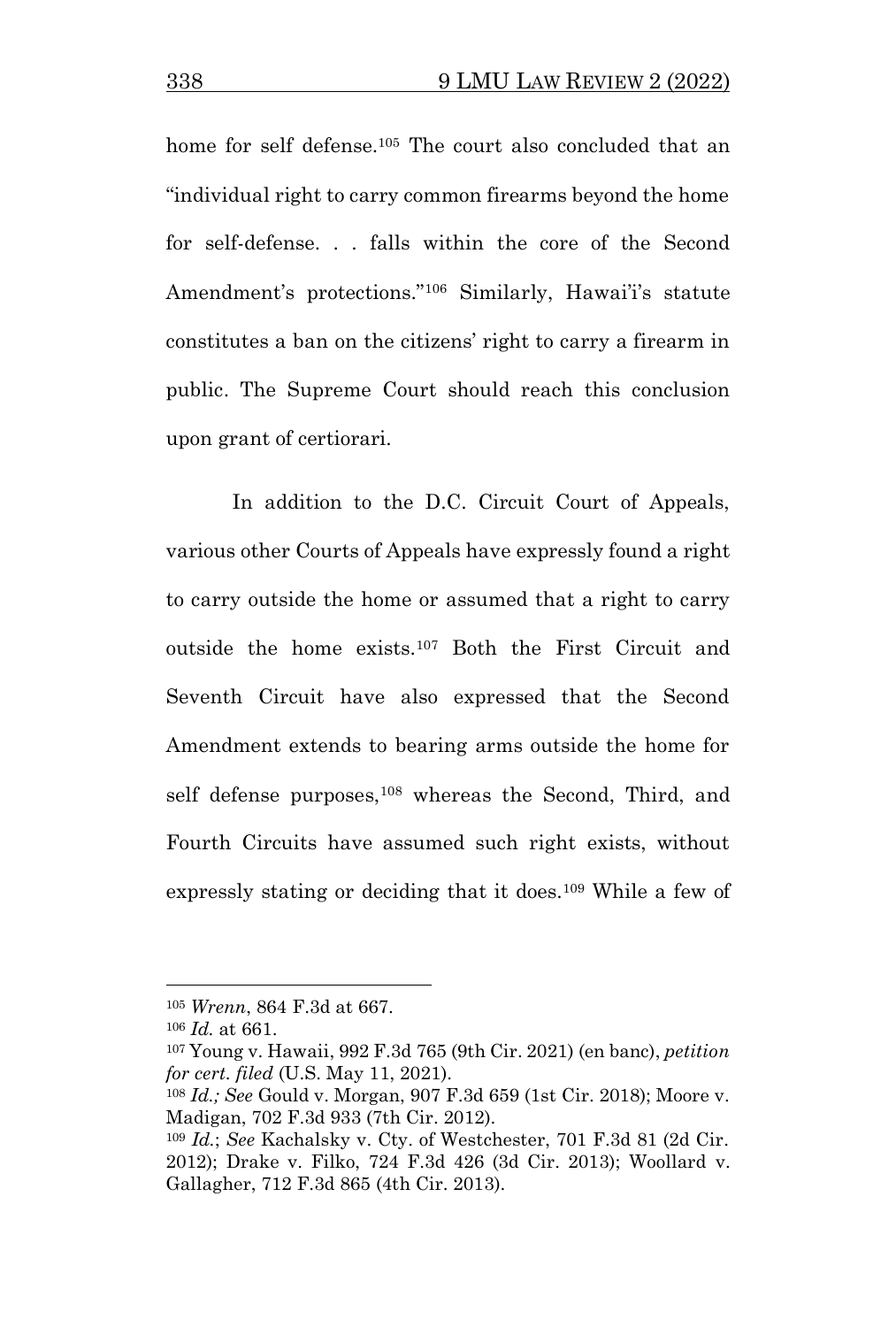these Courts of Appeals have not expressly held that a right to carry outside the home exists, a majority have at least assumed that the right to carry does exist. Either way, the Ninth Circuit is an outlier as they are now "the first and only court of appeals to hold that public carry falls entirely outside the scope of the Amendment's protections." 110

B. STATE LAWS, AND RECENT CHANGES TO THOSE LAWS, INDICATE A TREND TOWARDS AN OPEN CARRY RIGHT FOR ALL CITIZENS.

Currently, forty-five states allow for the open carry of firearms, <sup>111</sup> with twenty-one of those states being constitutional carry.<sup>112</sup> Constitutional carry, also known as permitless carry, is a type of gun law that a state can implement which allows a citizen, who can legally possess a firearm, to carry a handgun openly or concealed without a state permit.<sup>113</sup> States appear to be steadily trending

<sup>112</sup> *Permitless Carry States*, HANDGUNLAW*,*

<sup>110</sup> Young, 992 F.3d at 829 (en banc) (O'Scannlain, J. dissenting). <sup>111</sup> Marion P. Hammer, *The truth about 'open carry' and the 45 states that allow it*, SOUTH FLORIDA SUN SENTINEL (Nov. 5, 2015), https://www.sun-sentinel.com/opinion/commentary/fl-mhcoloped1106-20151105-story.html.

https://www.handgunlaw.us/documents/Permitless\_Carry\_States. pdf (last updated Sept. 1, 2021).

<sup>113</sup> *Constitutional Carry/Unrestricted/Permitless Carry*, USCCA, https://www.usconcealedcarry.com/resources/terminology/types-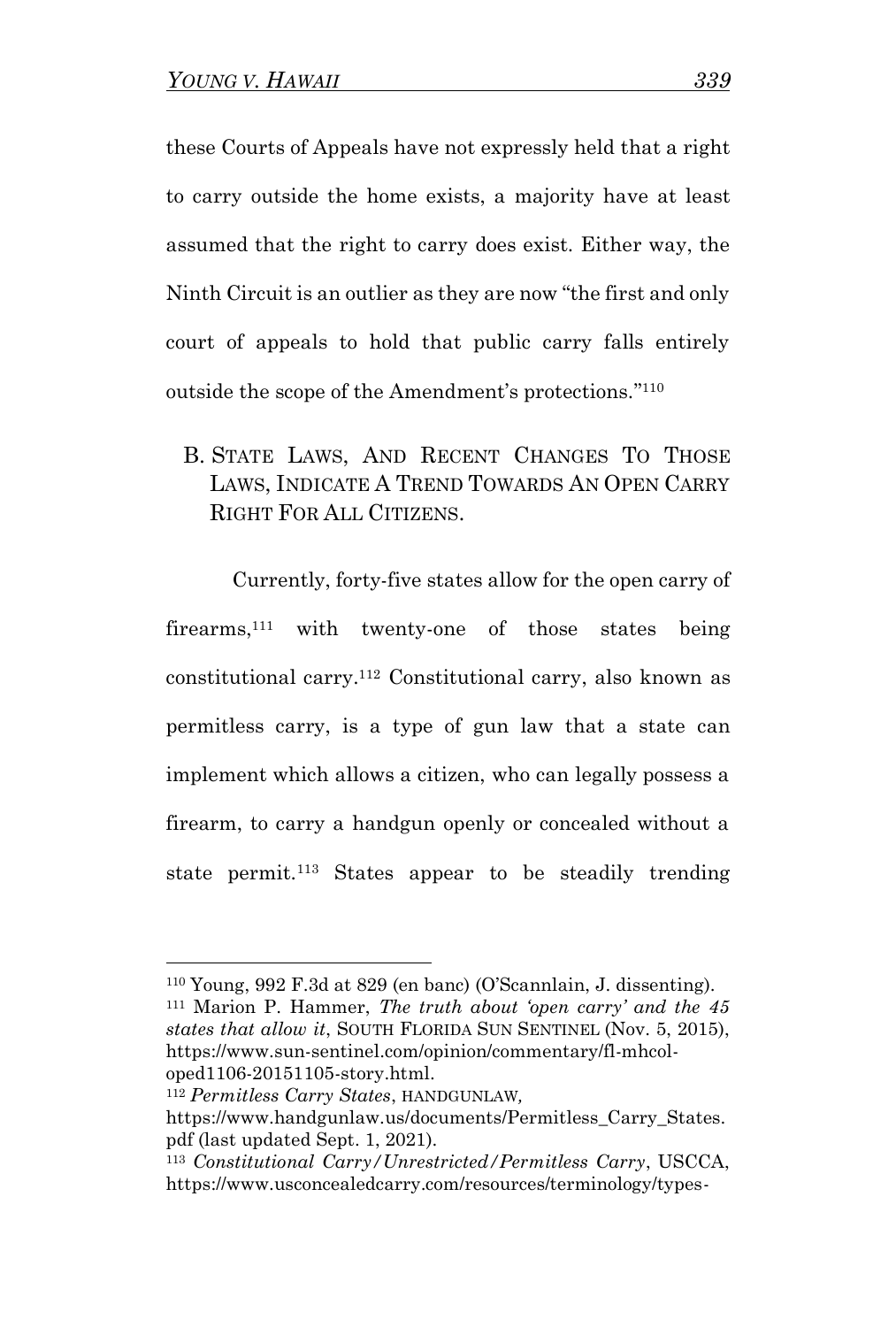towards constitutional carry as nineteen of the twenty-one constitutional carry states have passed such statutes since 2010.<sup>114</sup> Although these states remain the minority, the number will likely continue to grow as more states move toward the passage of constitutional carry statutes.<sup>115</sup>

Some constitutional carry states may still require permits to open carry because states differ in whether they allow permitless carry for open, concealed, or both. The trend of states moving towards permitless carry is a strong indicator of how the public, and their elected representatives, currently view Second Amendment rights. This trend, along with a majority of federal Courts of Appeals acknowledging a right to open carry, should give the Supreme Court further

https://www.buckeyefirearms.org/house-committee-passes-hb-227-constitutional-carry-bill; Margaret Menge, *Indiana looks to scrap carry permits for handguns, allow 'constitutional carry,'*  WASHINGTON EXAMINER (Feb. 12, 2021),

of-concealed-carry-licensurepermitting-policies/unrestricted/ (last visited Oct. 28, 2021).

<sup>114</sup> *Permitless Carry States*, *supra* note 112.

<sup>115</sup> *See House Committee Passes HB 227 Constitutional Carry Bill*, BUCKEYE FIREARMS ASSOCIATION (Oct. 28, 2021),

https://www.washingtonexaminer.com/politics/indiana-scrapcarry-permits-handguns; Lindsay Whitehurst, *Florida among states eyeing concealed carry of guns without a permit*, NEWS 4 JAX (Jan. 25, 2021).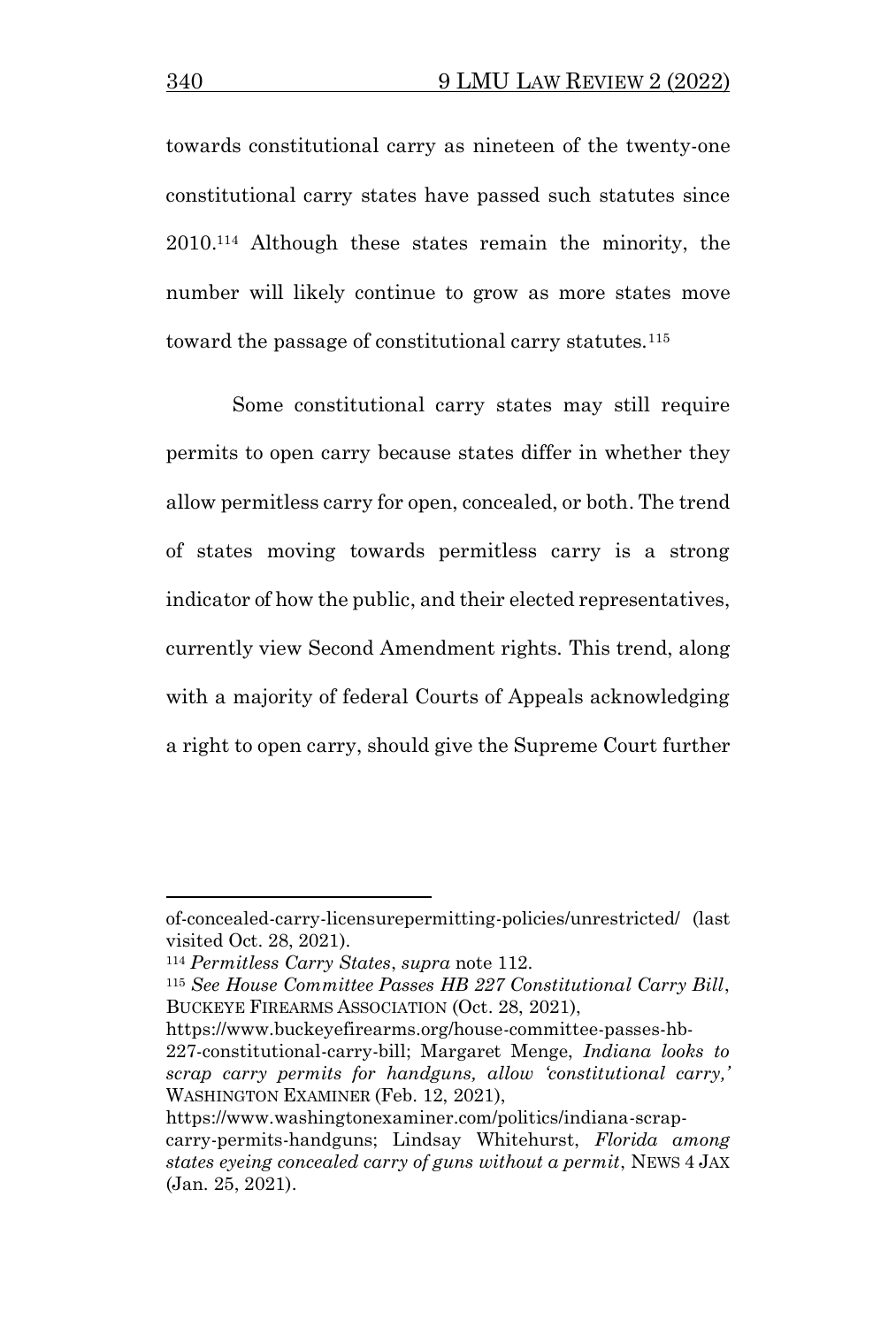guidance in reaching the decision to provide a Second Amendment right to open carry firearms.

#### VI. CONCLUSION:

The Ninth Circuit erred in holding that there is no "right within the scope of the Second Amendment" to carry arms openly in public<sup>116</sup> and therefore erroneously upheld Hawai'i Revised Statutes Section 134-9 to be constitutional.<sup>117</sup> The wording of the statute, the historical interpretation of the Second Amendment, and the current legal and state trends in gun rights, show that this Hawai'i statute unconstitutionally infringes upon the rights of citizens to open carry a firearm. The Founding Fathers believed in freedom and that American citizens possess the capability of exercising their freedoms appropriately through personal responsibility.<sup>118</sup> It is time to finally pass along the responsibility of open carrying weapons to American citizens. Granting citizens this right is the logical next step in

<sup>116</sup> Young, 992 F.3d at 821.

<sup>117</sup> *Id.* at 828.

<sup>118</sup> Frank Ryan, *With Rights Come Responsibilities*, THE LINCOLN INSTITUTE (March 26, 2020), https://www.lincolninstitute.org/withrights-come-responsibilities/.